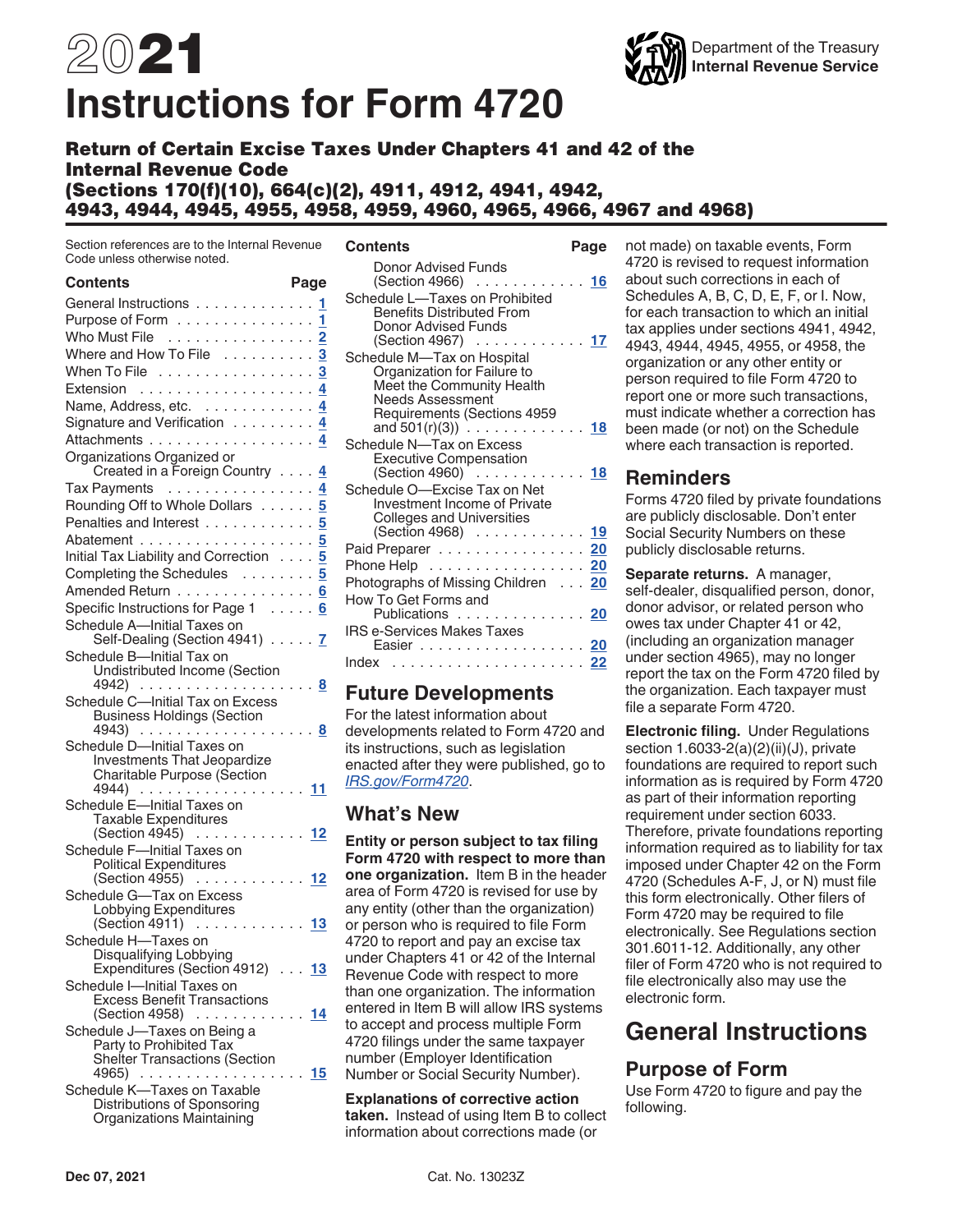<span id="page-1-0"></span>• The initial taxes on private foundations and self-dealers, under sections 4941 through 4945 for self-dealing, failure to distribute income, excess business holdings, investments that jeopardize charitable purpose, and taxable expenditures (see instructions for Schedules A through E for definitions).

• The initial tax on certain supporting organizations and donor advised funds for excess business holdings under section 4943.

• The section 4911 tax on excess lobbying expenditures by public charities that have elected to be subject to section 501(h) regarding expenditures to influence legislation. (Private foundations and section 4947(a) trusts aren't eligible to make this election).

• The section 4912 tax on disqualifying lobbying expenditures that result in loss of section 501(c)(3) tax-exempt status.

• The section 4955 tax imposed on any amount paid or incurred by a section 501(c)(3) organization that participates or intervenes in any political campaign on behalf of, or in opposition to, any candidate for public office.

• The section 4958 initial taxes on disqualified persons and organization managers of section 501(c)(3) (except private foundations), section 501(c)(4), and section 501(c)(29) organizations that engage in excess benefit transactions.

• The section 4959 tax on the failure by a hospital organization to meet the community health needs assessment requirements under section 501(r)(3).

• The section 4960 taxes on excess tax-exempt organization executive compensation.

• The section 4965 taxes on prohibited tax shelter transactions.

• The section 4966 taxes on taxable distributions by sponsoring organizations maintaining donor advised funds.

• The section 4967 taxes on distributions of prohibited benefits from donor advised funds.

• The section 4968 taxes on net investment income of certain private colleges and universities.

• The section 170(f)(10) tax on any premiums paid on a personal benefit contract in connection with a transfer to an organization or charitable remainder trust for which a charitable deduction isn't allowed to the transferor.

• The section 664(c)(2) tax on the unrelated business taxable income of a charitable remainder trust.

### **Who Must File**

### **Organizations**

**Private foundations and section 4947(a) trusts.** Generally, Form 4720 must be filed by all organizations, including foreign organizations, that answered "Yes," to question 1b, 1d, 2b, 3b, 4a, 4b, 5b, 6b, 7b, or 8 in Part VI-B of Form 990-PF; or "Yes," to question 1b, 1c, 3b, 4a, 4b, 5b, 6b, or 7 in Part VIII of Form 5227. (Schedules A through E and Part I, lines 1 through 4, as applicable).

**Other organizations owing initial taxes on excess business holdings.**  Supporting organizations described in section 4943(f)(3) and donor advised funds described in section 4966(d)(2) that owe the tax reported on Schedule C (section 4943(a)). (Schedule C and Part I, line 2).

**Organizations making political expenditures.** All section 501(c)(3) organizations that make a political expenditure must file Form 4720 to report the liability and pay the tax (Schedule F and Part I, line 5). Organization managers may report any first-tier tax they owe on Schedule F of Form 4720. (See Schedule F instructions, later, for the definition of political expenditures.)

**Public charities making excess lobbying expenditures.** Public charities that made the election under section 501(h) and owe tax on excess lobbying expenditures as figured on Schedule C (Form 990), Part II-A, must file Form 4720 to report the liability and pay the tax (Schedule G and Part I, line 6). Certain organizations (and possibly their managers) whose section 501(c)(3) status is revoked because of excess lobbying activities are subject to a 5% excise tax on their lobbying expenditures (Schedule H and Part I, line 7 or Part II, line 5, as applicable).

**Charitable organizations that engage in excess benefit transactions.**  Form 4720 must be filed by any organization that answered "Yes" to question 25a in Part V of Form 990 or that otherwise engaged in an excess benefit transaction described in section 4958. (Schedule I and Part II, line 6).

**Charitable organizations that make certain premium payments on personal benefit contracts.** Form 4720 must be filed by any organization described in section 170(c) or section 664(d) that answered "Yes," to question 7f in Part V of Form 990, question 6b in Part VI-B of Form 990-PF, question 6b

in Part VIII of Form 5227, or that otherwise paid premiums on a personal benefit contract in connection with a transfer to an organization for which a charitable deduction was not allowed to the transferor (Part I, line 8).

**Certain tax-exempt entities that are a party to a prohibited tax shelter transaction (PTST).** Certain tax-exempt entities must file Form 4720 to report the liability and pay the tax due under section 4965(a)(1) (Schedule J and Part I, line 9). This requirement applies to entities described in sections 501(c), 501(d), or 170(c) (other than the United States) or an Indian tribal government (within the meaning of section 7701(a)(40)).



*Any entity described in section 4965(c) that is a party to a PTST must file Form 8886-T.*

**Sponsoring organizations maintaining donor advised funds.** All section 170(c) organizations (excluding private foundations and government organizations referred to in sections 170(c)(1) and 170(c)(2)(A)) that maintain one or more donor advised funds must file Form 4720 to report the liability and pay the tax owed on any taxable distributions under section 4966 (Schedule K and Part I, line 10). In addition, sponsoring organizations that have made a distribution resulting in a prohibited benefit to a donor, donor advisor, or related person must file Form 4720 to report the distribution (Schedule L and Part II, line 9).

**Charitable remainder trusts.** All charitable remainder trusts described in section 664 that have unrelated business taxable income for the tax year must file Form 4720 to report the liability and pay the tax due (Part I, line 11). Unrelated business taxable income is figured under section 512 and is determined as if Part III of subchapter F applies to such trusts. Use Form 990-T to compute unrelated business taxable income. The charitable remainder trust should not submit Form 990-T for processing as a return. Instead, attach a copy of the completed Form 990-T and file with Form 4720.

**Hospital organizations failing to meet the community health needs assessment requirements (Sections 501(r)(3), 4959).** An excise tax is imposed on the failure by a hospital organization to meet the community health needs assessment ("CHNA") requirements of section 501(r)(3) (Schedule M and Part I, line 12).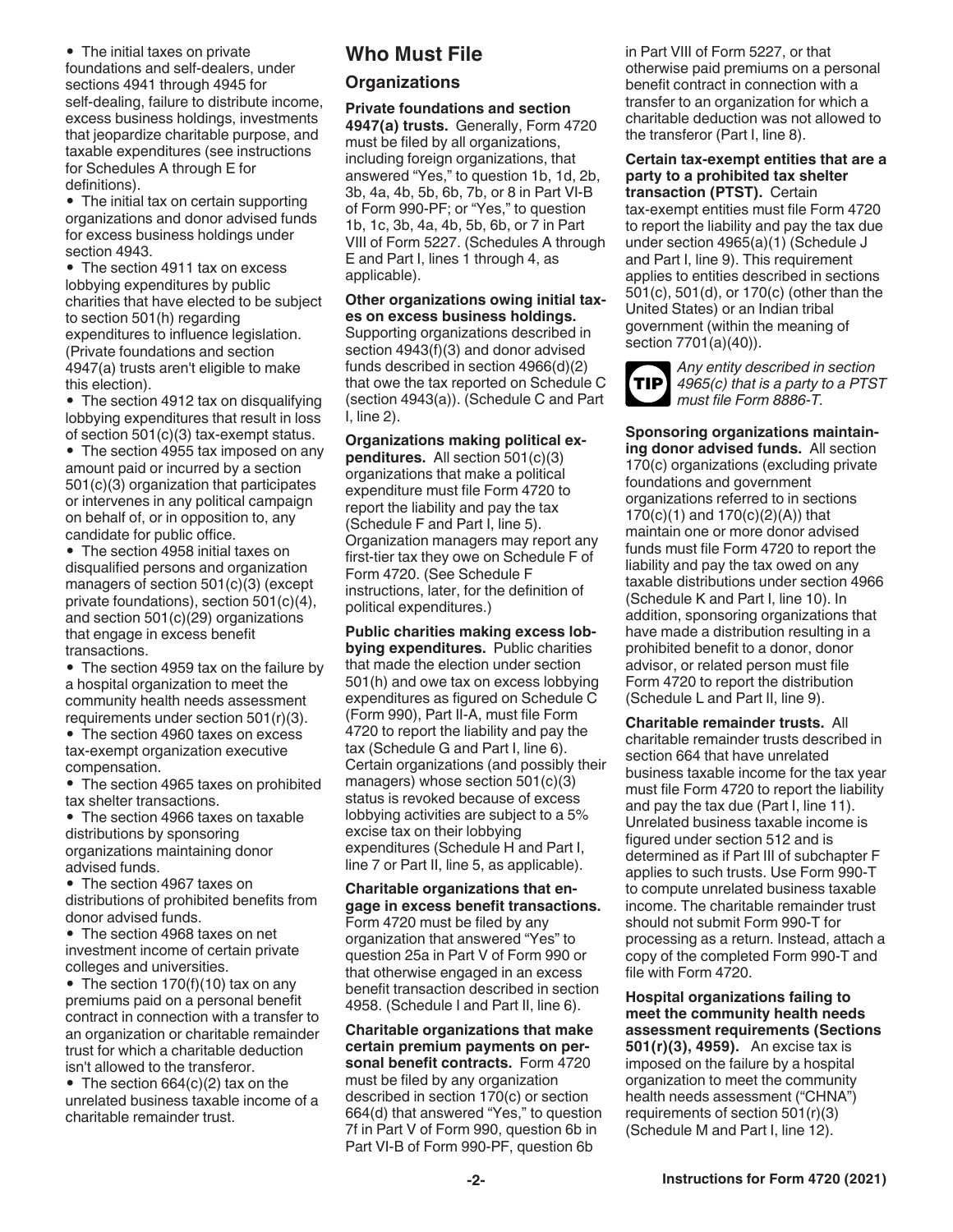<span id="page-2-0"></span>**Certain taxpayers that pay excess executive compensation.** An

applicable tax-exempt organization (ATEO) that pays to any covered employee more than \$1 million in remuneration or pays an excess parachute payment during the year must file Form 4720 to report the liability and pay the excise tax imposed by section 4960. (Schedule N and Part I, line 13). An ATEO includes section 501(a) exempt organizations, section 527 political organizations, section 521 farmers' cooperatives, and government entities that have income excluded under section 115(1). If remuneration from a related organization is included to determine the tax imposed by section 4960, the related organization must file a separate Form 4720 to report its share of liability for the tax on Schedule N and Part I, line 13. See the instructions for Schedule N, later, for the definition of related organization.

**TIP**

*A governmental entity that is not exempt from tax under section 501(a) and does not exclude income under section 115(1) is not an ATEO for purposes of section 4960.*

**Certain private colleges and universities subject to the excise tax on net investment income (section 4968).** An applicable educational institution must file Form 4720 to report the liability and pay the excise tax imposed by section 4968. (Schedule O and Part I, line 14.) An applicable educational institution is a private college or university that:

• Answered "Yes" to line 16 in part V of Form 990 or that otherwise is a private college or university that is an eligible educational institution, as defined in section 25A(f)(2),

• Had at least 500 students during the preceding tax year, with more than 50% of those students located in the United States, and

• Had an aggregate fair market value, at the end of the preceding tax year, of assets not used directly in the carrying out of the organization's exempt purpose, held by the organization and related organizations, of at least \$500,000 per student.

#### **Individuals**

**Managers, self-dealers, disqualified persons, donors, donor advisors, and related persons.** A manager, self-dealer, disqualified person, donor, donor advisor, or related person who owes tax under Chapter 41 or 42, including an organization manager under section 4965, must file a separate Form 4720 showing the tax owed. The Form 4720 filed by a manager, self-dealer, disqualified person, donor, donor advisor, or related person should include the name of the organization in Part II. If applicable, a separate Form 4720 should be filed for each organization for which the manager, self-dealer, disqualified person, donor, donor advisor, or related person owes tax. A person filing Form 4720 should enter his or her tax year at the top of Form 4720. Enter the name, address, and taxpayer identification number of the manager, self-dealer, disqualified person, donor, donor advisor, or related person in the address area at the top of Form 4720. Enter the name of the organization in the name and address area in Part II. Each manager, self-dealer, disqualified person, donor, donor advisor, or related person should complete all the information the form requires, including the schedule(s) applicable to each tax shown on Part II, to the extent possible, and as applicable.

*Managers of tax favored retirement plans, individual retirement arrangements, and savings arrangements described in sections 401(a), 403(a), 403(b), 529, 457(b), 408(a), 220(d), 408(b), 530, or 223(d) must report and pay tax due under section 4965(a)(2) on Form 5330.* **TIP**

### **Where and How To File**

**Electronic filing.** All persons required to file can file Form 4720 electronically. For general information about electronic filing, visit *[IRS.gov/Efile](https://www.irs.gov/e-file-providers/e-file-for-charities-and-non-profits)*, and see Pub. 4163, Modernized e-file Information for Authorized IRS e-File Providers for Business Returns.

**Mandatory electronic filing.** All private foundations reporting information required as to liability for tax imposed under Chapter 42 on the Form 4720 (Schedules A-F, J, or N) must file this form electronically, regardless of the number of other returns the private foundation must file during the calendar year.

| IF you are<br>located in                  | <b>THEN use the</b><br>following<br>address                                                    |
|-------------------------------------------|------------------------------------------------------------------------------------------------|
| the United States                         | Department of the<br>Treasury<br>Internal Revenue<br>Service Center<br>Ogden, UT<br>84201-0027 |
| a foreign country or<br>a U.S. possession | Internal Revenue<br>Service Center<br>P.O. Box 409101<br>Ogden, UT 84409                       |

**Private delivery services.** You can use certain private delivery services (PDS) designated by the IRS to meet the "timely mailing as timely filing/ paying" rule for tax returns and payments. Go to *[IRS.gov/PDS](https://www.irs.gov/uac/private-delivery-services-pds)* for the current list of designated services.

The private delivery service can tell you how to get written proof of the mailing date.

Private delivery services can't deliver items to P.O. boxes. You must use the U.S. Postal Service to mail any item to an IRS P.O. box address. Private delivery services deliver to:

> Internal Revenue Service 1973 Rulon White Blvd. Ogden, UT 84201

### **When To File**

**Part I taxes on the organization.** File Form 4720 by the due date (not including extensions) for filing the organization's Form 990-PF, Form 990, Form 990-EZ, or Form 5227. If you aren't required to file any of these forms, file Form 4720 by the 15th day of the 5th month after the organization's accounting period ends.

If the regular due date falls on a Saturday, Sunday, or legal holiday, file by the next business day.

*Affiliated group member.* See section 4911(f) and instructions for Schedule G, later, for definition of "affiliated group." For members of an affiliated group of organizations that have different tax years, and who are filing Form 4720 to report tax under section 4911, the tax year of the affiliated group is the calendar year, unless all members of the group elect under Regulations section 56.4911-7(e) (5) to make a member's year the group's tax year.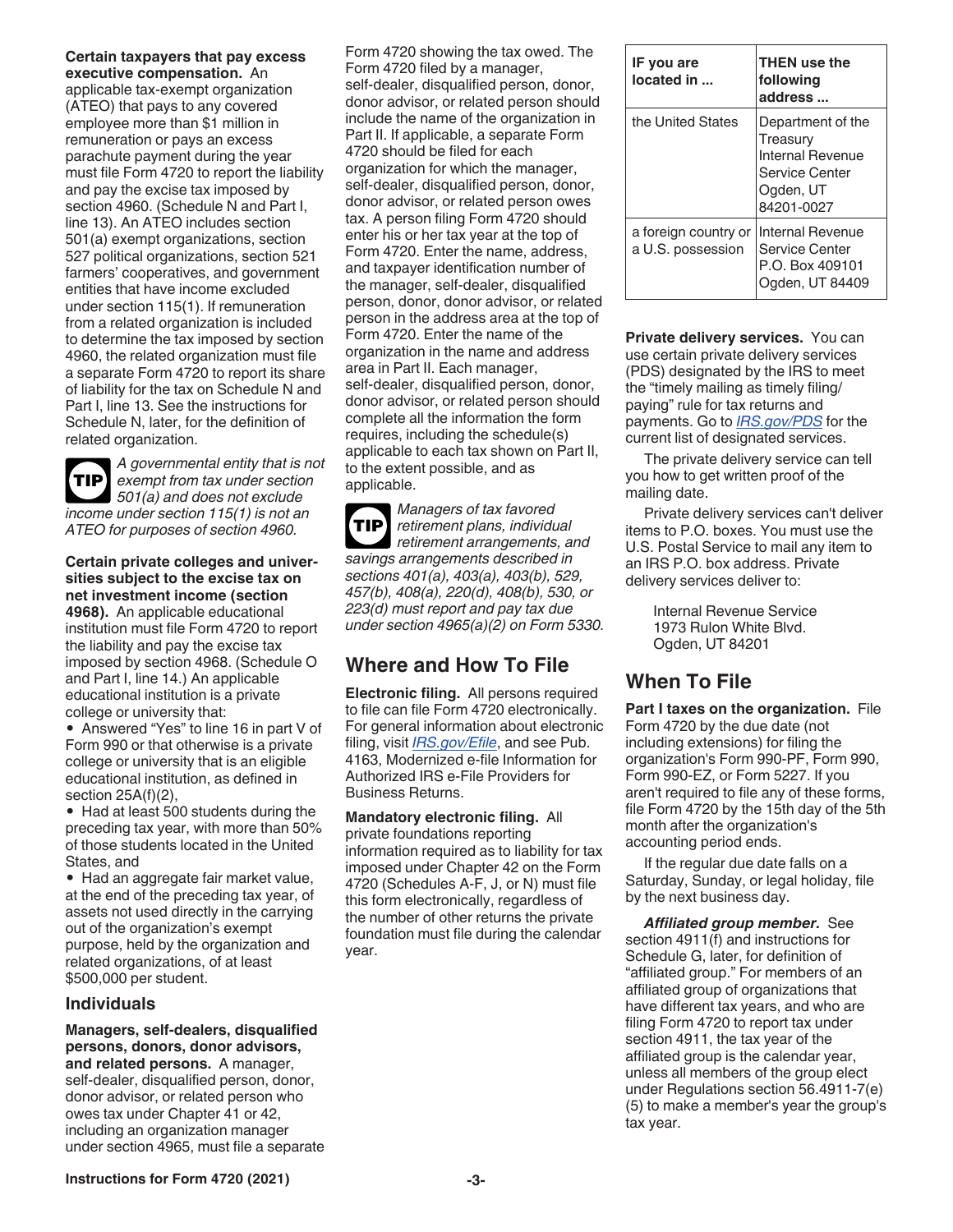<span id="page-3-0"></span>**Part II taxes on managers, self-dealers, disqualified persons, donors, donor advisors, or related persons.**  Each manager, self-dealer, disqualified person, donor, donor advisor, or related person, must file Form 4720 by the 15th day of the 5th month after the end of his or her tax year.

If the regular due date falls on a Saturday, Sunday, or legal holiday, file by the next business day.

#### **Extension**

Use Form 8868, Application for Automatic Extension of Time To File an Exempt Organization Return, to request an automatic extension of time to file. The automatic extension will be granted if Form 8868 is properly completed, filed, and any balance due shown on Form 4720 is paid by the due date for Form 4720.

### **Name, Address, etc.**

For an organization filing its own Form 4720, the name, address, and employer identification number of the organization should be the same as shown on Form 990-PF, Form 5227, Form 990, or Form 990-EZ, and entered in the address field at the top of the form. A self-dealer, donor, donor advisor, related person, disqualified person, or manager filing a separate Form 4720 enters his or her name, address, and taxpayer identification number in the address field at the top of the form. The name and address of the organization to which taxes reported in Part II relate is entered in the address field at the top of Part II.

Include the suite, room, or other unit number after the street address.

If the Post Office doesn't deliver mail to the street address, show the P.O. box number instead of the street address.

If you want a third party (such as an accountant or an attorney) to receive mail for the foundation or charity, enter on the street address line "C/O" followed by the third party's name and street address or P.O. box.

### **Signature and Verification**

If you are a manager, self-dealer, disqualified person, donor, donor advisor, or related person, you should sign only in the spaces that apply.

If you are signing on behalf of the foundation or organization and also because of personal tax liability, you must file two Forms 4720.

For a corporation (or an association), the form may be signed by one of the following: president, vice president, treasurer, assistant treasurer, chief accounting officer, or other corporate officer (such as tax officer).

For a partnership, the form may be signed by a partner or partners authorized to sign the partnership return.

If the return is filed on behalf of a trust, the authorized trustee(s) must sign it.

A receiver, trustee, or assignee required to file any return on behalf of an individual, a trust, estate, partnership, association, company, or corporation must sign the Form 4720 filed for these taxpayers.

Also, a person with a valid power of attorney may sign for the organization, foundation, manager, self-dealer, donor, donor advisor, or related person. Include a copy of the power of attorney with the return.

### **Attachments**

If you need more space, and are permitted to file a paper form, attach separate sheets showing the same information in the same order as on the printed form. Show the totals on the printed form.

Enter the organization's name and EIN on each sheet. Use sheets that are the same size as the form and indicate clearly the line of the paper form to which the information relates.

### **Organizations Organized or Created in a Foreign Country**

Report all amounts in U.S. currency (state conversion rate used) and give information in English. Report items in total, including amounts and transactions from both inside and outside the United States.

Chapter 42 taxes (including sections 4941 through 4945, 4955, 4958 through 4960 and 4965 through 4968) don't apply to foreign organizations that receive substantially all of their support (other than gross investment income) from sources outside the United States. See section 4948(b). These organizations must complete this form and file it in the same manner as domestic organizations. However, these organizations, as well as their foundation managers and self-dealers, don't have to pay any tax that would otherwise be due on this return.

For these purposes, a foreign organization is an organization not created or organized in or under the law of the United States, a U.S. state or possession, or the District of Columbia. Gifts, grants, contributions, or membership fees directly or indirectly from a United States person (as defined in section 7701(a)(30)) are from sources within the United States. See Regulations section 53.4948-1.

Although a foreign organization described in section 4948(b) isn't subject to Chapter 42 taxes, it shall not be exempt from tax under section 501(a) if it engages in a prohibited transaction. See section 4948(c). A prohibited transaction is a transaction that would subject the organization or its disqualified person to a penalty under section 6684 if the foreign organization were a domestic organization. Unless the transaction constitutes a willful and flagrant violation of a Chapter 42 provision, a transaction violating a Chapter 42 provision won't constitute a prohibited transaction except under the following circumstances:

1. There was a prior Chapter 42 violation that resulted in a warning from the IRS that a second violation would result in a prohibited transaction.

2. The IRS provides notice that the second transaction will constitute a prohibited transaction unless it is corrected within 90 days of the notice.

3. The second transaction isn't timely corrected.

### **Tax Payments**

The organization reports and computes the taxes owed on Part I. The organization pays the applicable taxes on Part III of the organization's Form 4720.

Managers, self-dealers, disqualified persons, donors, donor advisors, and related persons, report and compute the applicable taxes on Part II. Such persons pay the applicable tax on Part III, each filing a separate Form 4720.

Payment by a private foundation of any taxes owed by the foundation managers or self-dealers will result in additional taxes under the self-dealing and taxable expenditure provisions (section 4941 and 4945, respectively). In addition, these payments could impact the foundation's calculation of undistributed income on Form 990-PF which could subject the foundation to additional taxes under section 4942. Managers and self-dealers should pay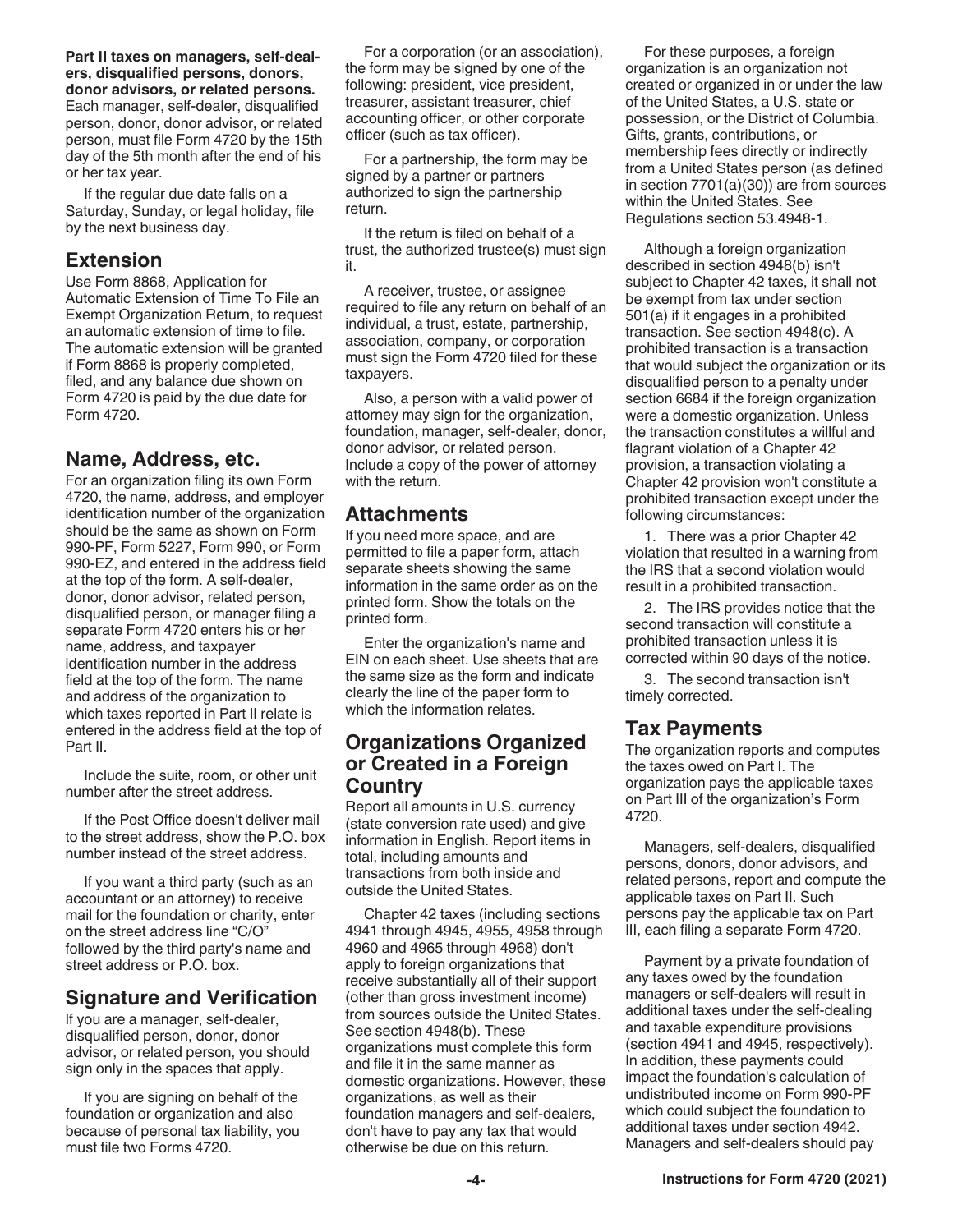<span id="page-4-0"></span>taxes imposed on them from their own funds.

Similarly, disqualified persons and entity managers should pay taxes on excess benefit transactions that are imposed on them under section 4958 from their own funds. Any reimbursement of a disqualified person's tax liability from excess benefit transactions by the organization will be treated as an excess benefit transaction subject to the tax unless the organization included the reimbursement in the disqualified person's compensation and the disqualified person's total compensation was reasonable. See the instructions for Schedule I, later, for information on excess benefit transactions.

Tax payments can be made by check or through the Electronic Federal Tax Payment System (EFTPS). For more information about EFTPS or to enroll in EFTPS, visit the EFTPS website at *[EFTPS.gov](http://eftps.gov)*, or call 800-555-4477. You can also get Pub. 966, Electronic Federal Tax Payment System: A Guide to Getting Started. See below for an exception to this rule for small foundations.

### **Rounding Off to Whole Dollars**

You may round off cents to whole dollars on your return and schedules. If you do round to whole dollars, you must round all amounts. To round, drop amounts under 50 cents and increase amounts from 50 to 99 cents to the next dollar. For example, \$1.39 becomes \$1 and \$2.50 becomes \$3.

If you have to add two or more amounts to figure the amount to enter on a line, include cents when adding the amounts and round off only the total.

### **Penalties and Interest**

There are penalties for failure to file or to pay tax. There are also penalties for willful failure to file, supply information or pay tax, and for filing fraudulent returns and statements, that apply to public charities, private foundations, managers, donors, donor advisors, related persons, and self-dealers who are required to file this return. See sections 6651, 7203, 7206, and 7207. Also, see section 6684 for penalties that relate to tax liability under Chapter 42.

Interest charges for any unpaid tax is charged at the underpayment rate established under section 6621. The interest on underpayments is in addition to any penalties.

### **Abatement**

Use Form 843, Claim for Refund and Request for Abatement, to request abatement, refund, or relief under section 4962. See section 4962 for rules on abatement, refund, or relief from payment of first tier taxes under sections 4942 through 4945, 4955, 4958, 4966, and 4967.

### **Initial Tax Liability and Correction**

If you pay an initial tax under sections 4941 through 4945, 4955, and 4958, for tax year 2021, the payment may not satisfy the entire tax liability for a taxable event. The taxable event is the act, failure to act, or transaction that resulted in the liability for initial taxes under these provisions.

Paying the tax and filing a Form 4720 are required for each year or part of a year in the taxable period that applies to the taxable event. Generally, the taxable period begins with the date of the act or investment and ends with the date corrective action is completed, a notice of deficiency is mailed, or the tax is assessed, whichever comes first. Thus, the initial tax liability for those taxes continues to accrue until the date a notice of deficiency is mailed, the violation is corrected, or the tax is assessed, whichever comes first.

To avoid additional taxes and penalties and in some cases further initial taxes, a foundation, organization, disqualified person, or manager must correct the taxable event within the correction period.

Generally, the correction period begins on the date the event occurs and ends 90 days after the mailing date of a notice of deficiency, under section 6212, in connection with the second-tier tax imposed on that taxable event. That time is extended by:

• Any period in which a deficiency can't be assessed under section 6213(a) because a petition to the Tax Court for redetermination of the deficiency is pending, not extended by any supplemental proceeding by the Tax Court under section 4961(b), regarding whether any correction was made, and • Any other period the IRS determines is reasonable and necessary to correct the taxable event.

The taxable event will be treated as occurring:

• For the tax on failure to distribute income (section 4942), on the first day of the tax year for which there was a failure to distribute income,

• For the tax on excess business holdings (section 4943), on the first day on which there were excess business holdings, or

• In any other case (sections 4941, 4945, 4955, and 4958), on the date the event occurred.

Refer to the instructions for the applicable schedule for information relating to corrections made (or not made) for the applicable excise tax.

### **Completing the Schedules**

Before completing any of the schedules in this return, read the applicable instructions. If any completed schedule shows taxes owed, enter them on Part I or Part II of this return.

The organization will complete all parts of each applicable schedule, including computation of the initial tax on other persons (e.g., self-dealers and managers), even though the organization is not liable for those tax amounts. Entities other than the organization and individuals filing Form 4720 should complete the parts of a schedule that apply to the transaction(s) that give rise to their liability. Where liability is being allocated among more than one person (e.g., two or more managers allocating the initial tax on managers), the person filing the return should show the full amount of tax and show how the liability allocated.

**Note.** See *Liability for Tax* (later in Part II) regarding allocation of liability among 2 or more persons liable for an excise tax under Chapter 42.

The instructions for Schedules A through O describe acts or transactions subject to tax under Chapter 42. Don't complete Schedules A and E if exceptions apply to all the acts or transactions. In general, question A on page 1 and Schedules A, B, C, D, and E don't apply to public charities. However, Schedule C does apply to some public charities including certain sponsoring organizations of donor advised funds and certain supporting organizations that are treated as private foundations for purposes of section 4943. See the instructions for Schedule C for a description of the public charities to which section 4943 applies.

Before completing Schedule C, determine whether the organization or donor advised fund has excess holdings in any business enterprise. If the organization or donor advised fund has holdings subject to the tax on excess business holdings, complete Schedule C for each enterprise.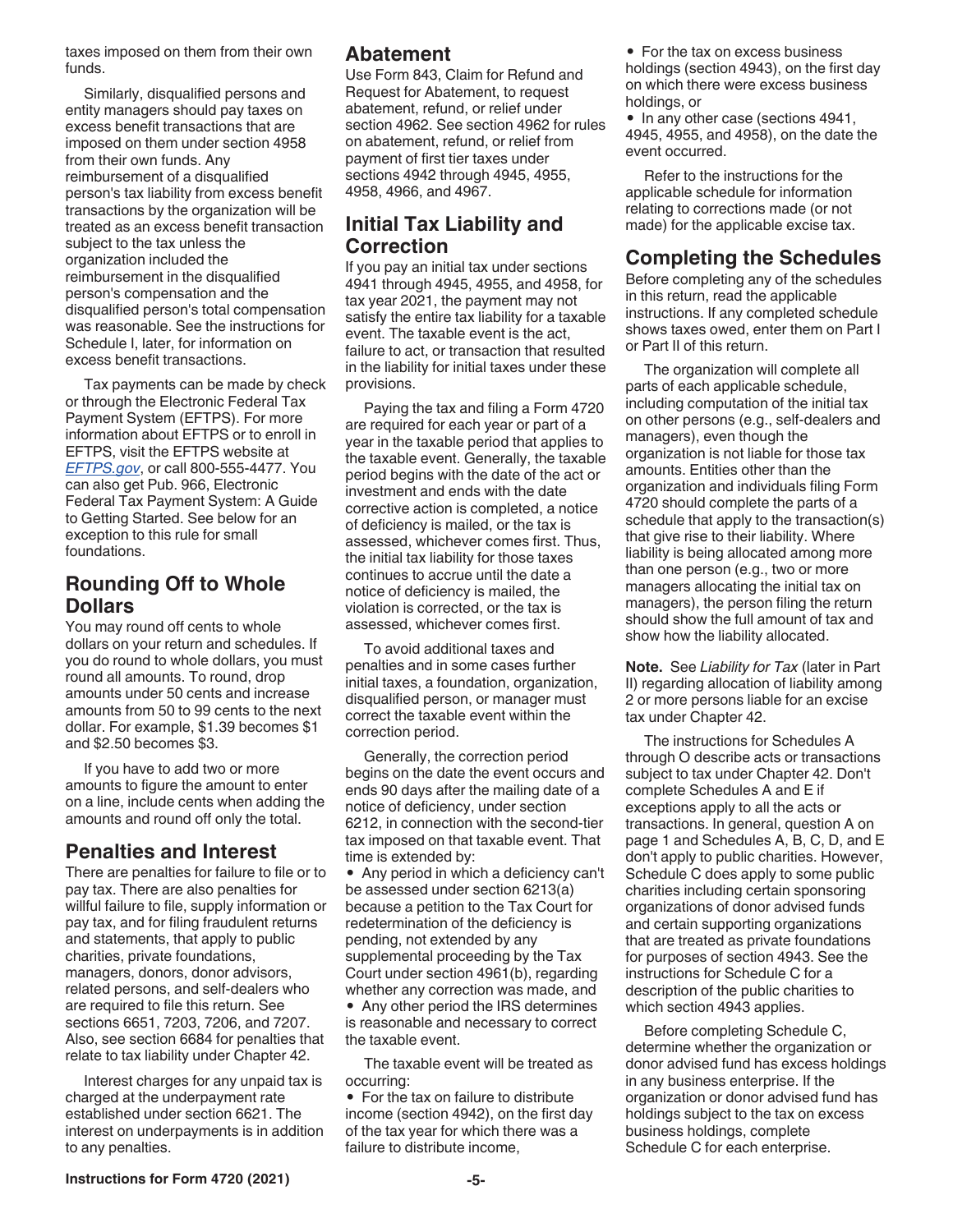<span id="page-5-0"></span>Before completing Schedule D, determine whether the investment was program related. If not, complete Schedule D for each investment for which you answered "Yes," to Form 990-PF, Part VI-B, question 4a or b, or Form 5227, Part VIII, question 4a or b.

### **Amended Return**

To correct a previously filed Form 4720 (including the reporting of additional excise taxes discovered after the original Form 4720 filing), use the same year form as the form you are correcting. Check the "Amended Return" box in the heading area.

Complete the entire return (not just the part that changed) following the form and instructions for the amended year.

Include a statement that identifies the lines and amounts being changed and the reason for each change.

If the amended return shows tax due and you wish to request abatement of the tax reported on Form 4720, see *Abatement*, earlier. If the amended return results in an overpayment of tax previously paid, show the amount of the overpayment in Part III, line 4. Do not file Form 843, Claim for Refund and Request for Abatement, to request a refund of an overpayment computed on Part III, line 4.

### **Specific Instructions for Page 1**

An organization filing Form 4720 should check the appropriate box for type of annual return it files. If filing as a person subject to a Chapter 42 tax, check "Other."

**Question A.** If filing as a person subject to a Chapter 42 tax, answer with respect to the related organization.

**Question B.** Answer "Yes" to question B if you are a self-dealer, donor, donor advisor, related person, disqualified person, or manager and you will be filing Form 4720 to report and pay excise taxes with respect to more than one organization. For example, if you are a manager of two private foundations, both of which made taxable expenditures for which the initial tax on managers is imposed under section 4945(a)(2), answer "Yes" to question B. Attach a list showing the name and EIN of each organization.

**Note.** A complete list of organizations with respect to which you will file Form 4720 is necessary to ensure that all

Form 4720 returns you must file can be accepted for processing.

**Part I**

**Line 8**



*If the organization has an entry on this line, it must also file Form 8870.*

Enter the total of all premiums paid by the organization on any personal benefit contract if the payment of premiums is in connection with a transfer for which a deduction isn't allowed under section  $170(f)(10)(A)$ . Also, if there is an understanding or expectation that any person will directly or indirectly pay any premium on a personal benefit contract for the transferor, include those premium payments in the amount entered on this line.

A personal benefit contract is (to the transferor) any life insurance, annuity, or endowment contract that benefits directly or indirectly the transferor, a member of the transferor's family, or any other person designated by the transferor (other than an organization described in section 170(c)).

For more information, see Notice 2000-24, 2000-17 I.R.B. 952, at *[IRS.gov/pub/irs-irbs/irb00-17.pdf](https://www.irs.gov/pub/irs-irbs/irb00-17.pdf)*.

### **Line 11**

Section 664(c)(2) imposes an excise tax on the unrelated business taxable income of a charitable remainder trust. The excise tax is equal to the trust's unrelated business taxable income. Enter the charitable remainder trust's unrelated business taxable income on line 11.

**Computation of unrelated business taxable income.** Charitable remainder trusts should use Form 990-T to compute their unrelated business taxable income. Complete Form 990-T as follows.

1. Enter the trust's name under "Name of organization" and complete item D (EIN) at the top of page 1.

2. Complete as many Schedules A (Form 990-T) as needed to calculate the trust's unrelated business taxable income. Leave any line that does not apply blank. Complete the applicable parts of each Schedule A, including the business activity code for each Schedule A. Attach forms or other attachments required for a complete Schedule A. However, if Schedule D (Form 1041) is required, don't complete Part V of Schedule D (Form 1041).

3. After all Schedules A have been prepared, complete Form 990-T, Part I only. Don't complete Parts II through V or the signature area of Form 990-T.

4. Enter the amount from Part I, line 11 of Form 990-T on Part I, line 11 of Form 4720.

### **Part II**

Part II is completed by a manager, selfdealer, disqualified person, donor, donor advisor, or related person subject to tax under sections 4912(b), 4941(a), 4944(a)(2), 4945(a)(2), 4955(a)(2), 4958(a), 4965(a)(2), 4966(a)(2), and 4967(a). Enter the name, address, and employer identification number of the foundation or organization with respect to which tax is owed as a manager, self-dealer, disqualified person, donor, donor advisor, or related person, as computed in Schedules A, D, E, F, H, I, J, K, and L.

**Line 1.** Enter the sum of:

1. Taxes you owe as a self-dealer, from Schedule A, Part II, column (d), and

2. Tax for acts of self-dealing in which you participated as a manager, from Schedule A, Part III, column (d).

**Line 2.** Enter the tax on investments that jeopardize charitable purpose from Schedule D, Part II, column (d), that you took part in as a foundation manager.

**Line 3.** Enter the tax on taxable expenditures from Schedule E, Part II, column (d), that you took part in as a foundation manager.

**Line 4.** Enter the tax on political expenditures from Schedule F, Part II, column (d), that you took part in as an organization or foundation manager.

**Line 5.** Enter the tax on disqualifying lobbying expenditures from Schedule H, Part II, column (d), that you took part in as an organization manager.

**Line 6.** Enter the sum of:

1. Taxes you owe as a disqualified person, from Schedule I, Part II, column (d), and

2. Tax on excess benefit transactions in which you as organization manager participated knowing that the transaction was an excess benefit transaction, from Schedule I, Part III, column (d).

**Line 7.** Enter the tax on you as the entity manager who approved or otherwise caused the entity to be a party to a prohibited tax shelter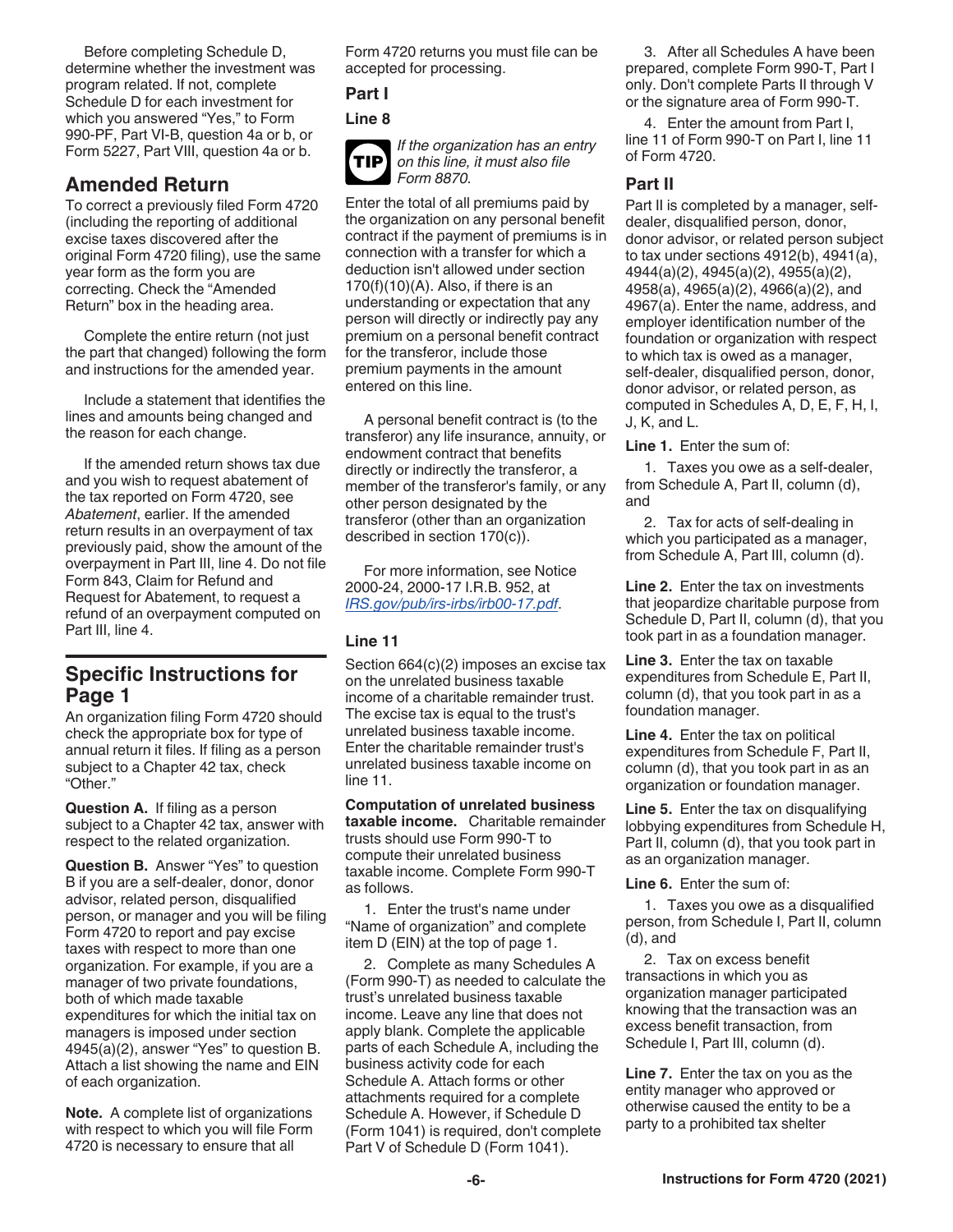<span id="page-6-0"></span>transaction from Schedule J, Part II, column (d).

**Line 8.** Enter the tax on taxable distributions from sponsoring organizations maintaining donor advised funds from Schedule K, Part II, column (d), that you took part in as a manager.

#### **Line 9.** Enter the sum of:

1. Tax imposed on you as a donor, donor advisor, or related person, from Schedule L, Part II, column (d), and

2. Tax imposed on you as a fund manager who agreed to making of a prohibited benefit distribution from Schedule L, Part III, column (d).

**Liability for tax.** A person's liability for tax as a manager, self-dealer, disqualified person, donor, donor advisor, or related person, under sections 4912, 4941, 4944, 4945, 4955, 4958, 4966, and 4967 is joint and several. Therefore, if more than one person owes tax on an act as a manager, self-dealer, disqualified person, donor, donor advisor, or related person, they may apportion the tax among themselves. However, when all managers, self-dealers, donors, donor advisors, related persons, or disqualified persons who are liable for tax on a particular transaction under sections 4912, 4941, 4944, 4945, 4955, 4958, 4966, or 4967 pay less than the total tax due on that transaction, then the IRS may charge the amount owed to one or more of them regardless of the tax apportionment shown on this return.

#### **Part III**

**Line 1.** Organizations enter the total tax amount from Part I, line 15. Managers, self-dealers, disqualified persons, donors, donor advisors, or related persons enter the total tax amount from Part II, line 10.

**Line 2.** List total payments here, including amounts paid on extension with Form 8868. See the discussion on Extensions, earlier, for details on amounts paid with extensions.

**Line 3.** Enter the tax due on this line. Make check(s) or money order(s) payable to the United States Treasury.

**Line 4.** This is your refund. Only persons with a legal right to a refund should file a refund request here.

### **Schedule A—Initial Taxes on Self-Dealing (Section 4941)**

#### **General Instructions**

**Requirement.** All organizations that answered "Yes," to question 1b or 1d in Part VI-B of Form 990-PF, or "Yes," to question 1b or 1c in Part VIII of Form 5227, must complete Schedule A. In addition, a self-dealer or a manager that participated in an act of self-dealing knowing that it was such an act must also complete Schedule A. Complete Parts I, II, and III of Schedule A only in connection with acts that are subject to the tax on self-dealing.

Paying the tax and filing a Form 4720 is required for each year or part of a year in the taxable period that applies to the act of self-dealing. Generally, the taxable period begins with the date on which the self-dealing occurs and ends on the earliest of:

• The date a notice of deficiency is mailed under section 6212, in connection with the initial tax imposed on the self-dealer,

• The date the initial tax on the self-dealer is assessed, or

• The date any correction of the act of self-dealing is completed.

**Self-dealing.** Self-dealing includes any direct or indirect:

• Sale, exchange, or leasing of property between a private foundation and a disqualified person (see *definitions* in Form 990-PF instructions),

• Lending of money or other extension of credit between a private foundation and a disqualified person,

• Furnishing of goods, services, or facilities between a private foundation and a disqualified person,

• Payment of compensation (or payment or reimbursement of expenses) by a private foundation to a disqualified person,

• Transfer to, or use by or for the benefit of, a disqualified person of the income or assets of a private foundation, and

• Agreement by a private foundation to make any payment of money or other property to a government official other than an agreement to employ or make a grant to that individual for any period after the end of government service if that individual will be ending government service within a 90-day period.

*Exceptions to self-dealing.* Go to *[IRS.gov Audit Technique Guide Private](https://www.irs.gov/pub/irs-tege/atg_private_foundations.pdf)*  *[Foundations](https://www.irs.gov/pub/irs-tege/atg_private_foundations.pdf)* for a description of acts that aren't considered self-dealing.

**Initial taxes on self-dealer.** An initial tax of 10% of the amount involved is charged for each act of self-dealing between a disqualified person and a private foundation for each year or part of a year in the taxable period. Any disqualified person (other than a foundation manager acting only as such) who takes part in the act of self-dealing must pay the tax.

#### **Initial taxes on foundation manag-**

**ers.** When a tax is imposed on a foundation manager for an act of self-dealing, the tax will be 5% of the amount involved in the act of self-dealing for each year or part of a year in the taxable period. However, the total tax imposed for all years in the taxable period is limited to \$20,000 for each act of self-dealing. The tax is imposed on any foundation manager who took part in the act knowing that it was self-dealing except those foundation managers whose participation was not willful and was due to reasonable cause.

#### **Specific Instructions**

**Part I.** List each act of self-dealing in Part I. In column (c), for each act of self-dealing in Part I, indicate whether the act has been corrected. For the purposes of a self-dealing transaction described in section 4941, the term "correction" generally means undoing the transaction to the extent possible, but in any case, placing the private foundation in a financial position not worse than that in which it would be if the disqualified person were dealing under the highest fiduciary standards.

Answer "Yes," in column (c) if correction has been made in whole or in part. Answer "No," only if the transaction has not been corrected in any way. An attachment will open, depending upon whether you answer "Yes,"or "No."

• If correction has been made, provide a detailed description of any correction made, and the date of each correction. If correction is partial, explain why complete correction has not been made. If correction is made in more than one transaction, describe each transaction separately.

• If correction has not been made. provide a detailed explanation of why correction hasn't been made and what steps are being taken to make the correction.

Enter in column (e) the number designation from Form 990-PF, Part VI-B question 1a, or Form 5227, Part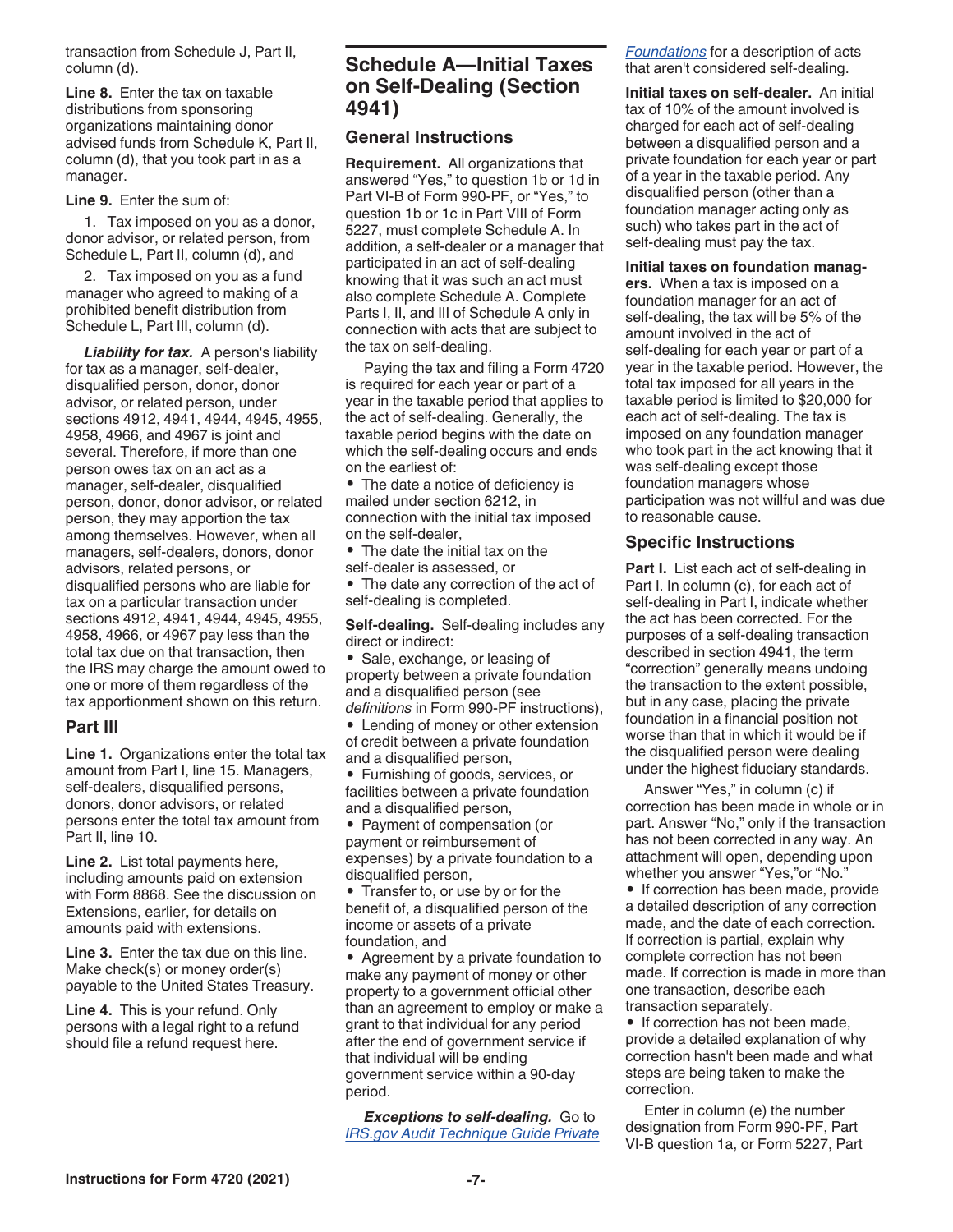<span id="page-7-0"></span>VIII, question 1a that applies to the act. For example, " $1a(1)$ " or " $1a(4)$ ."

**Part II.** Enter in column (a) the names of all disqualified persons who took part in the acts of self-dealing listed in Part I. If more than one disqualified person took part in an act of self-dealing, each is individually liable for the entire tax in connection with the act. But the disqualified persons who are liable for the tax may prorate the payment among themselves. Enter in column (c) the tax to be paid by each disqualified person.

A self-dealer filing Form 4720 should carry the appropriate amount in column (d) to Part II, line 1.

**Part III.** Enter in column (a) the names of all foundation managers who took part in the acts of self-dealing listed in Part I, and who knew that the acts were self-dealing (except for foundation managers whose participation was not willful and was due to reasonable cause).

If more than one foundation manager took part in the act of self-dealing, knowing that it was such an act, and participation was willful and not due to reasonable cause, each is individually liable for the entire tax in connection with the act. But the foundation managers liable for the tax may prorate the payment among themselves. Enter in column (c) the tax to be paid by each foundation manager.

Carry the total amount in column (d) for each foundation manager to Part II, line 1.

### **Schedule B—Initial Tax on Undistributed Income (Section 4942)**

Complete Schedule B if you answered "Yes," to Form 990-PF, Part VI-B, question 2b.

An initial excise tax of 30% is imposed on a private foundation's undistributed income on the first day of the second or any succeeding tax year after the tax year in connection with which income remains undistributed.

Use the 2021 Form 4720 to report the initial tax on undistributed income for tax years beginning in 2020 or earlier that remains undistributed at the end of the foundation's current tax year beginning in 2021. The initial tax won't apply to a private foundation's undistributed income:

• For any tax year it is an operating foundation (as defined in section 4942(j) (3) and related regulations or in section 4942(j)(5)), or

• To the extent it didn't distribute an amount solely because of an incorrect valuation of assets, provided the foundation satisfies the requirements of section 4942(a)(2), or

• For any year for which the initial tax was previously assessed or a notice of deficiency was issued.

**Line 3.** . Undistributed income is corrected by making sufficient qualifying distributions to compensate for deficient qualifying distributions for a prior tax year. You must attach a statement that describes any qualifying distributions made to correct the undistributed income and the date(s) of those distributions were made. If no qualifying distributions have been made to correct the undistributed income, explain why and describe steps you will take to make the necessary qualifying distributions. If applicable, indicate whether the election under 4942(h) has been made. See Instructions for Form 990-PF, Part XII, lines 4b and 4c.

### **Schedule C—Initial Tax on Excess Business Holdings (Section 4943)**

#### **General Instructions**

Private foundations may be subject to an excise tax on the amount of any excess holdings, as described later. For purposes of section 4943, donor advised funds and certain supporting organizations are considered private foundations. For more information on the applicability of Schedule C to such organizations, see *General rules on the permitted holdings of donor advised funds and certain supporting organizations in a business enterprise,*  later.

**Requirement.** If you answered "Yes," to Form 990-PF, Part VI-B, question 3b; Form 990, Part V, question 8; or Form 5227, Part VIII, question 3b, or otherwise had excess business holdings, complete a Schedule C for each business enterprise in which the foundation had excess business holdings for its tax year beginning in 2021.

**Taxes.** A private foundation that has excess holdings in a business enterprise may become liable for an excise tax based on the amount of holdings. The initial tax is 10% of the value of the excess holdings and is imposed on the last day of each tax year that ends during the taxable period. The

excess holdings are determined on the day during the tax year when they were the largest.

If the foundation keeps the excess business holdings after the initial tax has been imposed, the foundation becomes liable for an additional tax of 200% of the remaining excess business holdings unless it disposes of them within the taxable period. However, if the foundation disposes of its excess business holdings during the correction period, the additional tax won't be assessed or, if assessed, will be abated and if collected, will be credited or refunded. For information on the correction period, go to *[IRS.gov Audit](https://www.irs.gov/pub/irs-tege/atg_private_foundations.pdf) [Technique Guide Private Foundations](https://www.irs.gov/pub/irs-tege/atg_private_foundations.pdf)*.

**Business enterprise.** In general, this means the active conduct of a trade or business, including any activity regularly conducted to produce income from selling goods or performing services, that is an unrelated trade or business described in section 513.

The term "business enterprise" doesn't include a functionally related business as defined in section 4942(j) (4). In addition, business holdings don't include program-related investments (such as investments in small businesses in economically depressed areas or in corporations to assist in neighborhood renovations) as defined in section 4944(c) and related regulations. Also, business enterprise doesn't include a trade or business at least 95% of the gross income of which comes from passive sources. For more information, go to *[IRS.gov Audit](https://www.irs.gov/pub/irs-tege/atg_private_foundations.pdf) [Technique Guide Private Foundations](https://www.irs.gov/pub/irs-tege/atg_private_foundations.pdf)*.

**Excess business holdings.** Excess business holdings is the amount of stock or other interest in a business enterprise that the foundation would have to dispose of to a person other than a disqualified person in order for the foundation's remaining holdings in the enterprise to be permitted holdings (section 4943(c)(1)). Go to *[IRS.gov](https://www.irs.gov/pub/irs-tege/atg_private_foundations.pdf) [Audit Technique Guide Private](https://www.irs.gov/pub/irs-tege/atg_private_foundations.pdf) [Foundations](https://www.irs.gov/pub/irs-tege/atg_private_foundations.pdf)* for more information.

**Sole proprietorships.** In general, a private foundation can't have any permitted holdings in a business enterprise that is a sole proprietorship. For exceptions, go to *[IRS.gov Audit](https://www.irs.gov/pub/irs-tege/atg_private_foundations.pdf)  [Technique Guide Private Foundations](https://www.irs.gov/pub/irs-tege/atg_private_foundations.pdf)*. For a definition of sole proprietorship, see Regulations section 53.4943-10(e).

**Corporate voting stock.** This stock entitles a person to vote for the election of directors. Treasury stock and stock that is authorized but unissued isn't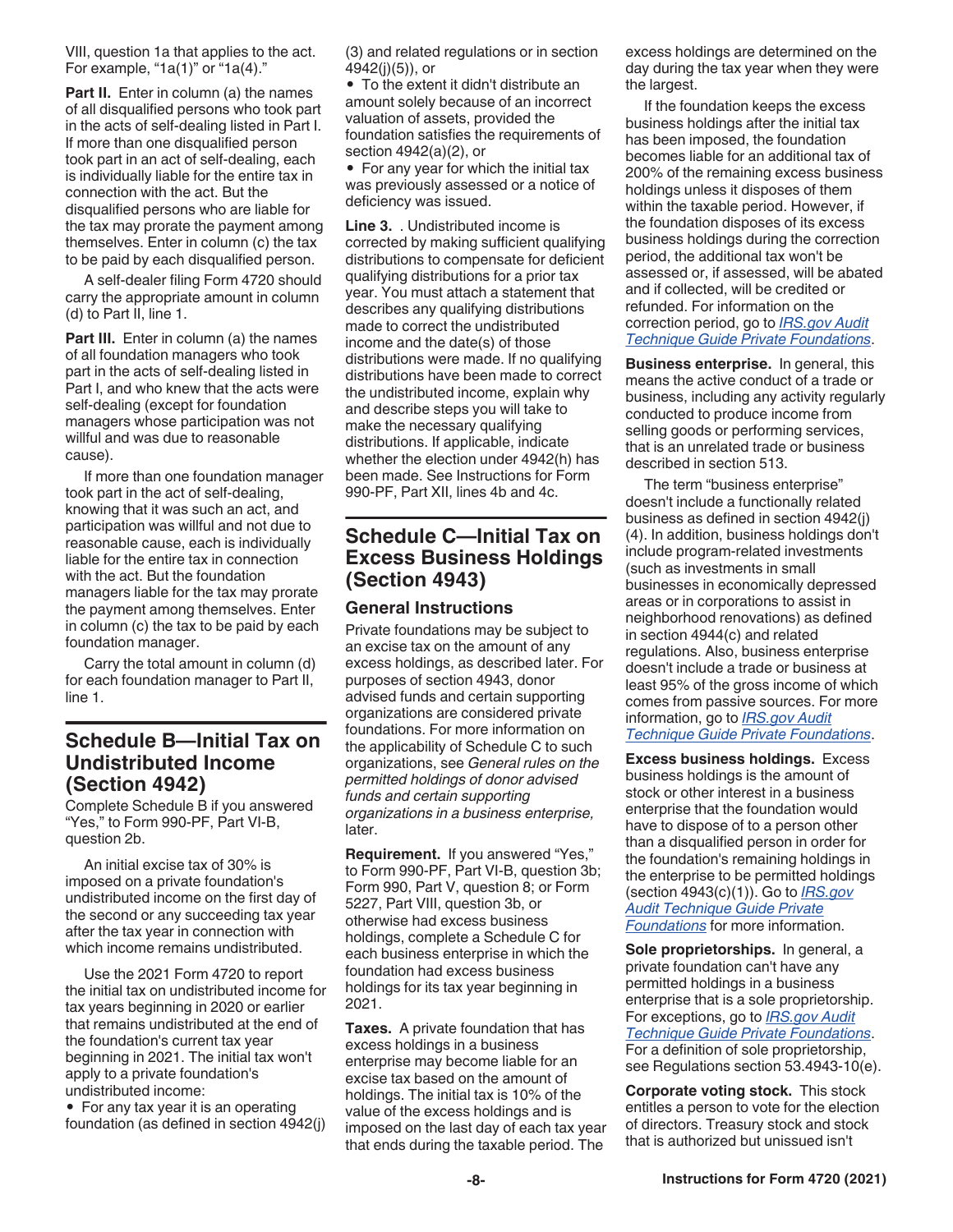<span id="page-8-0"></span>voting stock for these purposes. See Regulations sections 53.4943-3(b)(1)(ii) and 53.4943-3(b)(2)(ii).

For a partnership (including a limited partnership) or joint venture, the term "profits interest" should be substituted for "voting stock." For any unincorporated business enterprise that isn't a partnership, joint venture, or sole proprietorship, the term "beneficial interest" should be substituted for "voting stock." See Regulations section 53.4943-3(c).

**Nonvoting stock.** Corporate equity interests that don't have voting power should be classified as nonvoting stock. Evidences of indebtedness (including convertible indebtedness), warrants, and other options or rights to acquire stock shouldn't be considered equity interests. See Regulations section 53.4943-3(b)(2).

For a partnership (including a limited partnership) or joint venture, the term "capital interest" should be substituted for "nonvoting stock." For any unincorporated business that isn't a partnership, joint venture, or sole proprietorship, references to nonvoting stock don't apply for computation of permitted holdings. See Regulations section 53.4943-3(c)(4).

**Attribution of business holdings.** In determining the holdings in a business enterprise of either a private foundation or a disqualified person, any stock or other interest owned directly or indirectly by or for a corporation, partnership, estate, or trust is considered owned proportionately by or for its shareholders, partners, or beneficiaries. In general, this rule doesn't apply to certain income interests or remainder interests of a private foundation in a split-interest trust described in section 4947(a)(2). See Regulations section 53.4943-8.

**Taxable period.** The taxable period begins on the first day the foundation has excess business holdings and ends on the earliest of:

• The mailing date of a notice of deficiency, under section 6212, in connection with the initial tax on excess business holdings related to those holdings,

• The date the excess is eliminated, or

• The date the initial tax on excess business holdings related to those holdings is assessed.

When a notice of deficiency isn't mailed because the restrictions on assessment and collection are waived or because the deficiency is paid, the

date of filing the waiver or the date of paying the tax, respectively, will be treated as the end of the taxable period. See Regulations section 53.4943-9.

#### **Exceptions to Tax on Excess Business Holdings**

**2% de minimis rule.** A private foundation won't be treated as having excess business holdings in any enterprise in which it, together with related foundations as described in the instructions for Form 990-PF (under the definition for "disqualified person" in the *General Instructions*), owns not more than 2% of the voting stock and not more than 2% in value of all outstanding shares of all classes of stock.

**Disposition of excess business holdings within 90 days.** Generally, when a private foundation acquires excess business holdings other than as a result of purchase by the foundation (such as an acquisition by a disqualified person), the foundation won't be taxed on those excess holdings if it disposes of enough of them so that it no longer has an excess. To avoid the tax, the disposition must take place within 90 days from the date the foundation knew, or had reason to know, of the event that caused it to have excess business holdings. That 90-day period will be extended to include the period during which federal or state securities laws prevent the foundation from disposing of those excess business holdings. See Regulations section 53.4943-2(a).

**General rules on the permitted holdings of a private foundation in a business enterprise.** No excess business holdings tax is imposed (a) if a private foundation and all disqualified persons together hold no more than 20% of the voting stock of a business enterprise or (b) on nonvoting stock, if all disqualified persons together don't own more than 20% of the voting stock of the business enterprise.

If the private foundation and all disqualified persons together don't own more than 35% of the enterprise's voting stock, and effective control is in one or more persons who aren't disqualified persons in connection with the foundation, then 35% may be substituted for 20% wherever it appears in the preceding paragraph. See sections 4943(c)(2) and 4943(c)(3).

If a private foundation and all disqualified persons together had holdings in a business enterprise of more than 20% of the voting stock on May 26, 1969, substitute that

percentage for 20% and for 35% (if the holding is greater than 35%), using the principles of section 4943(c)(4) that apply. However, the percentage substituted can't be more than 50%.

The percentage substituted under the preceding paragraph is (1) subject to reductions and limitations (see sections 4943(c)(4)(A)(ii) and 4943(c)  $(4)(D)$  and  $(2)$  applicable, both in connection with the voting stock and, separately, in connection with the value of all outstanding shares of all classes of stock (see section  $4943(c)(4)(A)(iii)$ ).

**Interests held by a private foundation (other than donor advised funds and supporting organizations) on May 26, 1969.** For private foundations, other than donor advised funds and supporting organizations considered to be private foundations for purposes of section 4943, that had business holdings on May 26, 1969 (or holdings acquired by trust or will as described below), that were more than the current limits permit, there are transitional rules that permit the foundation to dispose of the excess over time without being subject to the tax on excess business holdings.

During the first phase, no excess business holdings tax was imposed on a private foundation for interests held since May 26, 1969, if the foundation had excess holdings on that date. The first phase is:

• A 20-year period beginning on May 26, 1969, if on that date the foundation and all disqualified persons held more than a 95% voting interest in the enterprise (the 20-year first phase expired on May 25, 1989);

• A 15-year period beginning on May 26, 1969, if on that date the foundation and all disqualified persons together had more than a 75% voting stock interest (or more than a 75% profits or beneficial interest of any unincorporated enterprise), or more than a 75% interest in the value of all outstanding shares of all classes of stock (or more than a 75% capital interest of a partnership or joint venture) in the enterprise (the 15-year first phase expired on May 25, 1984); and

• A 10-year period beginning on May 26, 1969, in all other cases in which the foundation had excess business holdings on May 26, 1969. The 10-year first phase expired on May 25, 1979.

During the second phase (the 15-year period after the first phase), if the foundation's disqualified persons hold more than 2% of the enterprise's voting stock, the foundation will be liable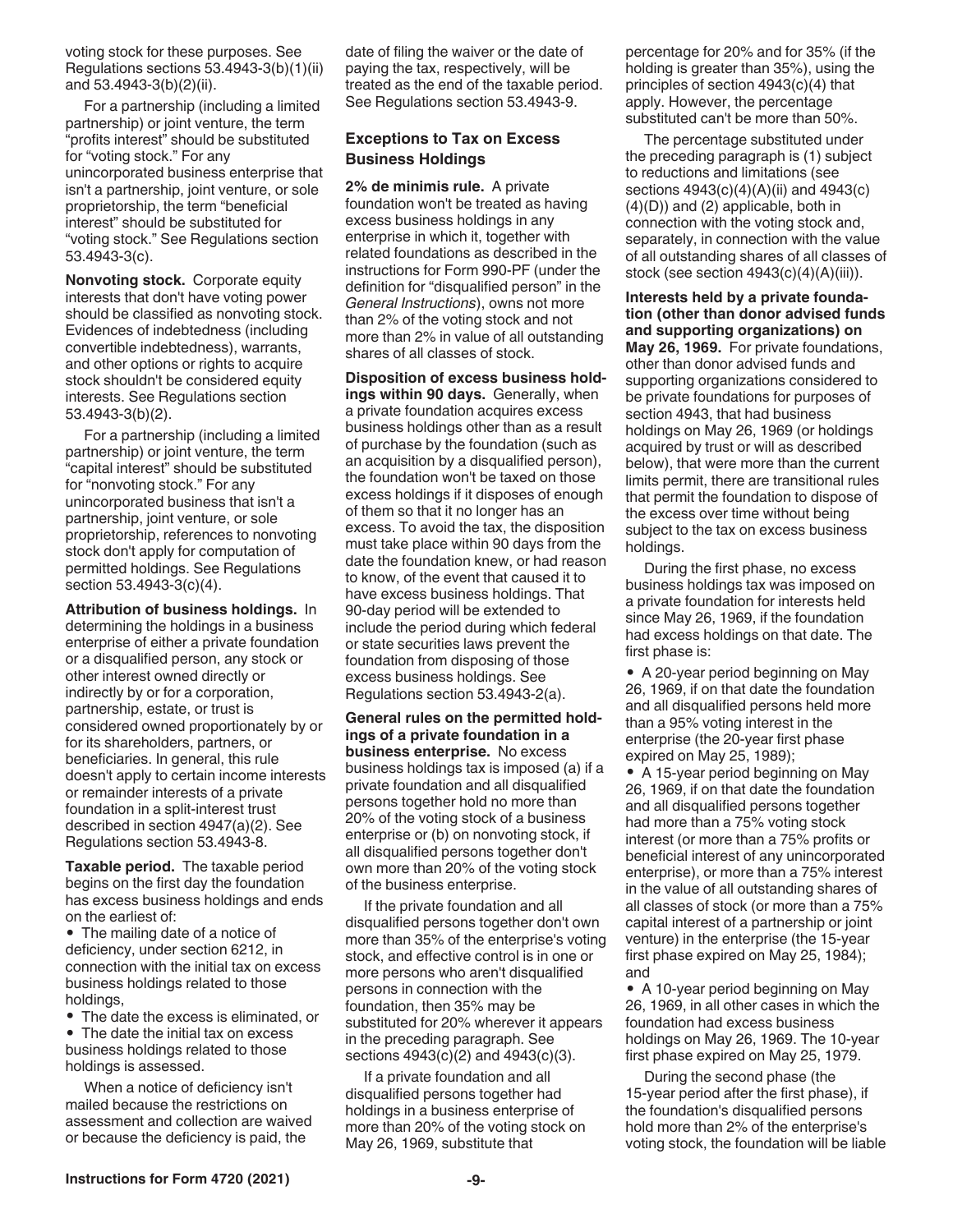for tax if the foundation holds more than 25% of the voting stock or if the foundation and its disqualified persons together hold more than 50% of the voting stock.

However, during the second phase, if a foundation's disqualified persons purchase voting stock in a business enterprise after July 18, 1984, causing the combined holdings of the disqualified persons to exceed 2% of the enterprise's voting stock, the foundation has 5 years to reduce its holdings in the enterprise to below its second phase limit before the increase will be treated as held by the foundation. See sections 4943(c)(4)(D) and 4943(c) (6).

The first-phase periods may be suspended pending the outcome of any judicial proceeding the private foundation brings regarding reform or other procedure to excuse it from compliance with its governing instrument or similar instrument in effect on May 26, 1969. See section 4943(c) (4)(C) and Regulations section 53.4943-4.

**Holdings acquired by trust or will.**  Holdings acquired under the terms of a trust that was irrevocable on May 26, 1969, or under the terms of a will executed by that date, are treated as held by the foundation on May 26, 1969, except that the 15- and 10-year periods of the first phase for the holdings start on the date of distribution under the trust or will instead of on May 26, 1969. See section 4943(c)(5) and Regulations section 53.4943-5. See section 4943(d) (1) and Regulations section 53.4943-8 for rules relating to constructive holdings held in a corporation, partnership, estate, or trust for the benefit of the foundation.

**Gifts or bequests of business holdings.** Except as provided in the

exception regarding *Holdings acquired by trust or will* (discussed above), there is a special rule for private foundations that have excess business holdings as a result of a change in holdings after May 26,1969. This rule applies if the change is other than by purchase by the foundation or by disqualified persons (such as through gift or bequest) and the additional holdings result in the foundation having excess business holdings. In that case, the foundation has 5 years to reduce these holdings or those of its disqualified persons to permissible levels to avoid the tax. See section 4943(c)(6) and Regulations section 53.4943-6.

A private foundation that received an unusually large gift or bequest of business holdings after 1969, and that has made a diligent effort to dispose of excess business holdings, may apply for an additional 5-year period to reduce its holdings to permissible levels if certain conditions are met. See section 4943(c)(7).

**General rules on the permitted holdings of donor advised funds and certain supporting organizations in a business enterprise.** Rules similar to those described above for interests held by private foundations on May 26, 1969, will be applied to determine if donor advised funds or certain supporting organizations with interests as of August 17, 2006, have any excess business holdings. However, the date of August 17, 2006, will be substituted for May 26, 1969.

**Donor advised fund.** In general, a donor advised fund is a fund or account separately identified by reference to contributions of a donor or donors that is owned and controlled by a sponsoring organization and for which the donor has or expects to have advisory privileges concerning the distribution or investment of the funds. See *Schedule K* for further details.

**Sponsoring organization.** A sponsoring organization is any section 170(c) organization other than governmental entities (described in section  $170(c)(1)$  and  $(2)(A)$ ) that isn't a private foundation as defined in section 509(a)(3) that maintains one or more donor advised funds.

**Supporting organizations.** Only certain supporting organizations are subject to the excess business holdings tax under section 4943. These include (1) Type III supporting organizations that aren't functionally integrated and (2) Type II supporting organizations that accept any gift or contribution from a person who by himself or in connection with a related party controls the supported organization that the Type II supporting organization supports. (See the 2021 Instructions for Schedule A (Form 990), Part I, question 11, for help in determining the type of your supporting organization.)

**Readjustments, distributions, or changes in relative value of different classes of stock.** See Regulations section 53.4943-4(d)(10) for special rules whereby increases in the percentage of value of holdings in a corporation that result solely from changes in the relative values of

different classes of stock won't result in excess business holdings.

See Regulations section 53.4943-6(d) for rules on treatment of increases in holdings due to readjustments, distributions, or redemptions.

See Regulations section 53.4943-7 for special rules for readjustments involving grandfathered holdings.

**Exceptions from self-dealing taxes on certain dispositions of excess business holdings.** Section 101(I)(2) (B) of the Tax Reform Act of 1969 provides for a limited exception from self-dealing taxes for private foundations that dispose of certain excess business holdings to disqualified persons, as long as the sales price equals or is more than fair market value.

The excess business holdings involved are interests that are subject to the section 4941 transitional rules for May 26, 1969, holdings. These interests would also be subject to the excess business holdings tax if they were not reduced by the required amount.

#### **Specific Instructions**

Complete columns (a) and (b) of Schedule C if sections 4943(c)(4), 4943(c)(3) (using the principles of 4943(c)(4)), or 4943(c)(5) apply.

Complete column (a) and column (c) (if applicable) if sections 4943(c)(2) or 4943(c)(3) (using the principles of 4943(c)(2)) apply.

Complete Schedule C for that day during the tax year when the foundation's excess holdings in the enterprise were largest.

**Line 1.** Enter in column (a) the percentage of voting stock the foundation holds in the business enterprise.

If the foundation is using the rules or principles for determining present holdings under section 4943(c)(4)(A) or (D) (or rules similar to that for donor advised funds and certain supporting organizations), enter in column (b) the percentage of value the foundation holds in all outstanding shares of all classes of stock.

Don't include in either column (a) or (b) stock treated as held by disqualified persons:

• Under section 4943(c)(6) or Regulations sections 53.4943-6 and 53.4943-10(d), or

• During the first phase if the first phase is still in effect (see Regulations sections 53.4943-4(a), (b), and (c)).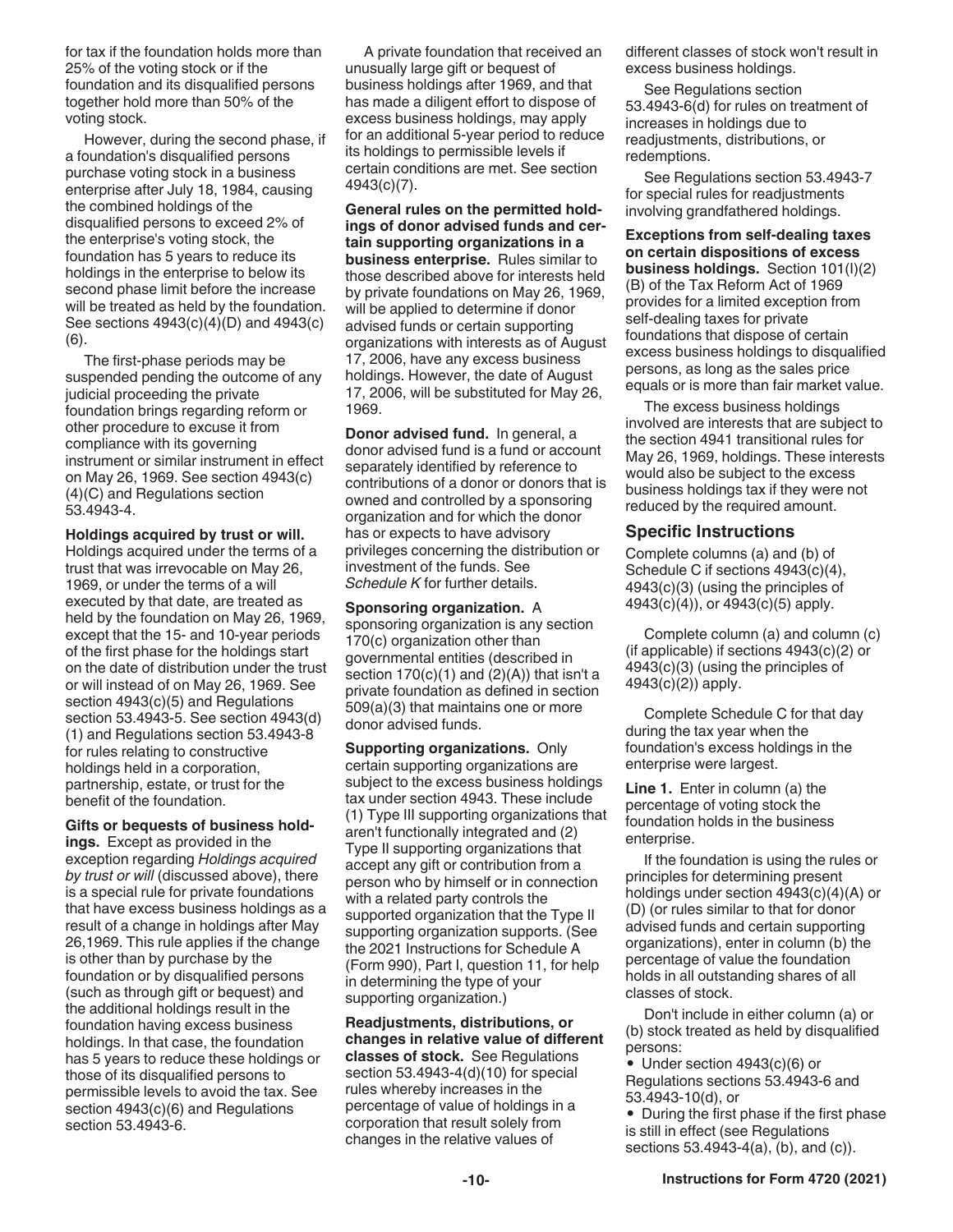<span id="page-10-0"></span>**Line 2.** If the foundation is using the rules or principles for determining present holdings under section 4943(c) (4) (or rules similar to that for donor advised funds and certain supporting organizations), refer to that section and Regulations section 53.4943-4(d) to determine which entries to record in columns (a) and (b). Enter in column (a) the excess of the substituted combined voting level over the disqualified person voting level. Enter in column (b) the excess of the substituted combined value level over the disqualified person value level.

If the foundation is using the rules or principles for determining permitted holdings under section 4943(c)(2), refer to that section to determine which entries to record in column (a). Enter in column (a) the percentage, using the general rule (section 4943(c)(2)(A)) or the 35% rule (see section 4943(c)(2) (B)), if applicable, of permitted holdings the foundation may have in the enterprise's voting stock. If the foundation determines the permitted holdings under section 4943(c)(2)(B), attach a statement showing effective control by a third party.

**Line 3.** Enter the value of any stock, interest, etc., in the business enterprise that the foundation is required to dispose of so the foundation's holdings in the enterprise are permitted. See section 4943 and related regulations.

A private foundation using the section 4943(c)(4) rules, or a donor advised fund or supporting organization using rules similar to that, has excess holdings if line 1 is more than line 2 in either column (a) or column (b). Don't include in column (b) the value of any voting stock included in column (a).

A private foundation using the section 4943(c)(2) rules has excess holdings if line 1 is more than line 2 in column (a) or if the private foundation holds nonvoting stock and all disqualified persons together own more than 20% (or 35%, if applicable) of the enterprise's voting stock, interest, etc. In the latter case, enter in column (c) the value of all nonvoting stock the foundation holds.

**Line 4.** Enter the value of excess holdings disposed of under the 90-day rule in Regulations section 53.4943-2(a) (1)(ii). If other conditions preclude imposition of tax on excess business holdings, include the value of the nontaxable amount on this line and check the appropriate boxes on the statement page attached to the

electronic version of Form 4720. Organizations not required to file electronically may attach an explanation.

**Line 5.** Compute the excess holdings in a business enterprise subject to tax.

**Line 8.** Excess business holdings are corrected by taking action as needed such that the foundation no longer has excess business holdings in a business enterprise. Answer "Yes," if the excess business holdings have been corrected in whole or in part.

• If correction has been made, provide a detailed description of any correction made, and the date of each correction. If correction is made in more than one transaction, describe each transaction separately.

• If correction has not been made, provide a detailed explanation of why correction hasn't been made and what steps are being taken to make the correction.

### **Schedule D—Initial Taxes on Investments That Jeopardize Charitable Purpose (Section 4944)**

#### **General Instructions**

**Requirement.** Complete Schedule D if you answered "Yes," to Form 990-PF, Part VI-B, question 4a or b; or Form 5227, Part VIII, question 4a or b. Report each investment separately. Paying tax and filing a Form 4720 are required for each year or part of a year in the taxable period that applies to the investments that jeopardize the foundation's charitable purpose. Generally, the taxable period begins with the date of the investment and ends with the date corrective action is completed, a notice of deficiency is mailed, or the initial tax is assessed, whichever comes first. Therefore, in addition to investments made in 2021, include all investments subject to tax that were made before 2021 if those investments were not removed from jeopardy before 2021 and the initial tax was not assessed before 2021.

**Taxable investments.** An investment to be taxed on this schedule is an investment by a private foundation that jeopardizes the carrying out of its exempt purposes (for example, if it is determined that the foundation managers, in making the investment, didn't exercise ordinary business care and prudence, under prevailing facts and circumstances, in providing for the long- and short-term financial needs of the foundation to carry out its exempt purposes). See Regulations section 53.4944-1(a)(2). An investment isn't taxed on this schedule if it is a program-related investment; that is, one whose primary purpose is one or more of those described in section 170(c)(2) (B) (religious, charitable, educational, etc.). A significant purpose of such an investment can't be the production of income or the appreciation of property. See section 4944(c) and Regulations section 53.4944-3.

**Initial taxes on foundation.** The initial tax is 10% of the amount invested for each year or part of a year in the taxable period.

**Initial taxes on foundation managers.** When a tax is imposed on an investment that jeopardizes the charitable purpose of the foundation, the tax will be 10% of the investment for each year or part of a year in the taxable period, up to \$10,000 for any one investment. It is imposed on all foundation managers who took part in the act, knowing that it was such an act, except for foundation managers whose participation was not willful and was due to reasonable cause. Any foundation manager who took part in making the investment must pay the tax.

#### **Specific Instructions**

**Part I.** Complete this part for all taxable investments. Investments that jeopardize the carrying out of the foundation's exempt purpose are corrected by selling or otherwise disposing of the investment, and holding the proceeds of such sale or other disposition in investments that do not jeopardize the carrying out of the foundation's exempt purpose. In column (c), for each act of investment listed in Part I, indicate whether the investment has been corrected. Answer "Yes," if correction has been made in whole or in part. Answer "No," only if the investment has not been corrected in any way. An attachment will open, depending upon whether you answer "Yes,"or "No."

• If correction has been made, provide a detailed description of any correction made, and the date of each correction. If correction is partial, explain why complete correction has not been made. If correction is made in more than one transaction, describe each transaction separately.

• If correction has not been made, provide a detailed explanation of why correction hasn't been made and what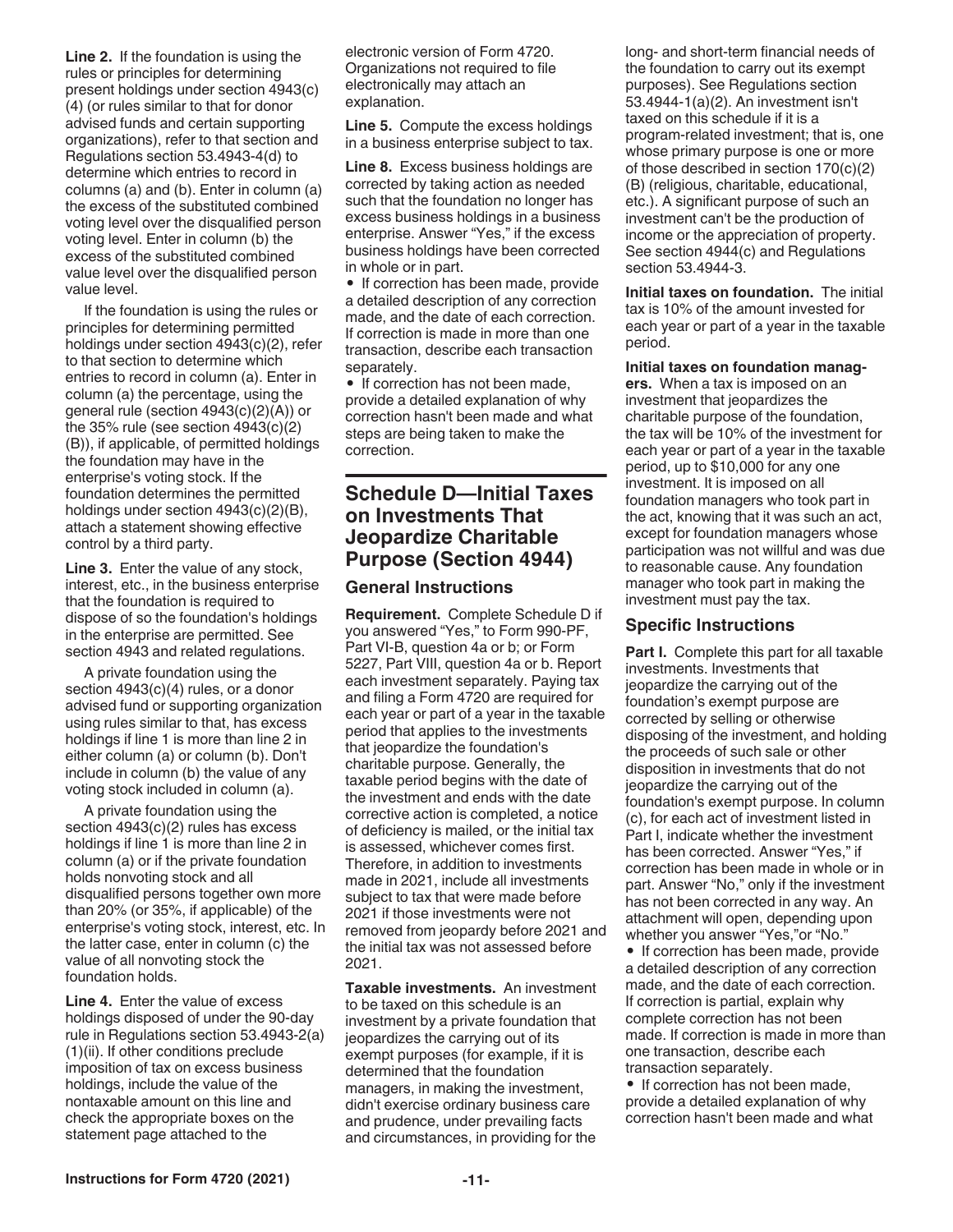<span id="page-11-0"></span>steps are being taken to make the correction.

**Part II.** Enter in column (a) the names of all foundation managers who took part in making the investments listed in Part I. See *Initial taxes on foundation managers*, earlier.

If more than one foundation manager is listed in column (a), each is individually liable for the entire amount of tax in connection with the investment. However, the foundation managers who are liable for the tax may prorate payment among themselves. Enter in column (c) the tax each foundation manager will pay.

A foundation manager filing this Form 4720 should carry the appropriate amount in column (d) to Part II, line 2.

### **Schedule E—Initial Taxes on Taxable Expenditures (Section 4945)**

#### **General Instructions**

**Requirement.** Complete Schedule E if you answered "Yes," to Form 990-PF, Part VI-B, question 5b, or Form 5227, Part VIII, question 5b. Complete Parts I and II of Schedule E only for expenditures that are subject to tax.

**Note.** Also, see *Schedule F, Initial Taxes on Political Expenditures.*

**Taxable expenditures.** With certain exceptions, this means any amount a private foundation pays or incurs:

1. To carry on propaganda or otherwise influence any legislation through:

a. An attempt to influence general public opinion or any segment of it, and

b. Communication with any member or employee of a legislative body, or with any other government official or employee who may take part in formulating legislation;

2. To influence the outcome of any specific public election, or to conduct, directly or indirectly, any voter registration drive;

3. As a grant to an individual for travel, study, or other purposes;

4. As a grant to an organization not described in section 509(a)(1), (2), or (3) or that isn't an exempt operating foundation (as defined in section 4940(d)(2)). This includes grants to:

a. Type I, Type II, and Type III functionally integrated supporting organizations (as described in section  $4942(g)(4)(B)$  and  $(C)$ ) if a disqualified person of the foundation controls such supporting organization or the supported organizations of such supporting organizations, and

b. Type III supporting organizations (as described in section  $4943(f)(5)(A)$ ) that aren't functionally integrated with their supported organizations; or

5. For any purpose other than religious, charitable, scientific, literary, educational, or public purposes, or the prevention of cruelty to children or animals.

**Exceptions.** Section 4945(d)(4)(B) provides an exception to taxable expenditures that applies to certain grants to organizations when the granting foundation exercises expenditure responsibility described in section 4945(h). Additional information on special rules and exceptions to the definition of taxable expenditures given above can be found at *[IRS.gov Audit](https://www.irs.gov/pub/irs-tege/atg_private_foundations.pdf)  [Technique Guide Private Foundations](https://www.irs.gov/pub/irs-tege/atg_private_foundations.pdf)*.

**Initial tax on foundation.** An initial tax of 20% is imposed on each taxable expenditure of the foundation.

**Initial tax on foundation managers.**  When a tax is imposed on a taxable expenditure of the foundation, a tax of 5% of the expenditure will be imposed on any foundation manager who agreed to the expenditure and who knew that it was a taxable expenditure. Foundation managers whose participation was not willful and was due to reasonable cause aren't liable for the tax. Any foundation manager who took part in the expenditure and is liable for the tax must pay the tax. The maximum total amount of tax on all foundation managers for any one taxable expenditure is \$10,000. If more than one foundation manager is liable for tax on a taxable expenditure, all those foundation managers are jointly and severally liable for the tax.

#### **Specific Instructions**

**Part I.** Complete this part for all taxable expenditures. Enter in column (f) the number designation from Form 990-PF, Part VI-B, question 5a, or Form 5227, Part VIII, line 5 that applies to the act; for example, "5a(1).

A taxable expenditure is corrected by (a) recovering part or all of the expenditure to the extent recovery is possible, and where full recovery isn't possible, such additional corrective action as is prescribed by regulations, or (b) if the taxable expenditure is due to failure to comply with requirements described in section 4945(h)(2) or (3)

(expenditure responsibility), obtaining or making the report in question. In column (d), for each act of taxable expenditure listed in Part I, indicate whether the investment has been corrected. Answer "Yes," if correction has been made in whole or in part. Answer only "No," if the taxable expenditure has not been corrected in any way. An attachment will open, depending upon whether you answer "Yes," or "No."

• If correction has been made, provide a detailed description of any correction made, and the date of each correction. If correction is partial, explain why complete correction has not been made. If correction is made in more than one transaction, describe each transaction separately.

• If correction has not been made, provide a detailed explanation of why correction hasn't been made and what steps are being taken to make the correction.

**Part II.** Enter in column (a) the names of all foundation managers who agreed to make the taxable expenditure. See *Initial tax on foundation managers*, earlier. If more than one foundation manager is listed in column (a), each is individually liable for the entire tax in connection with the expenditure. However, the foundation managers who are liable for the tax may prorate the payment among themselves. Enter in column (c) the tax each foundation manager will pay.

A foundation manager filing this Form 4720 should carry the appropriate amount in column (d) to Part II, line 3.

### **Schedule F—Initial Taxes on Political Expenditures (Section 4955)**

#### **General Instructions**

**Requirement.** Complete Schedule F if you answered "Yes," to question 5a(2) and 5b of Form 990-PF, Part VI-B. Complete Schedule F if you entered an amount on line 2 of Schedule C (Form 990), Part I-A. Complete Schedule F if you are otherwise a section 501(c)(3) organization that made a political expenditure.

**Political expenditures.** These include any amount paid or incurred by a section 501(c)(3) organization that participates or intervenes in (including the publication or distribution of statements) any political campaign on behalf of, or in opposition to, any candidate for public office. The tax is imposed even if the political expenditure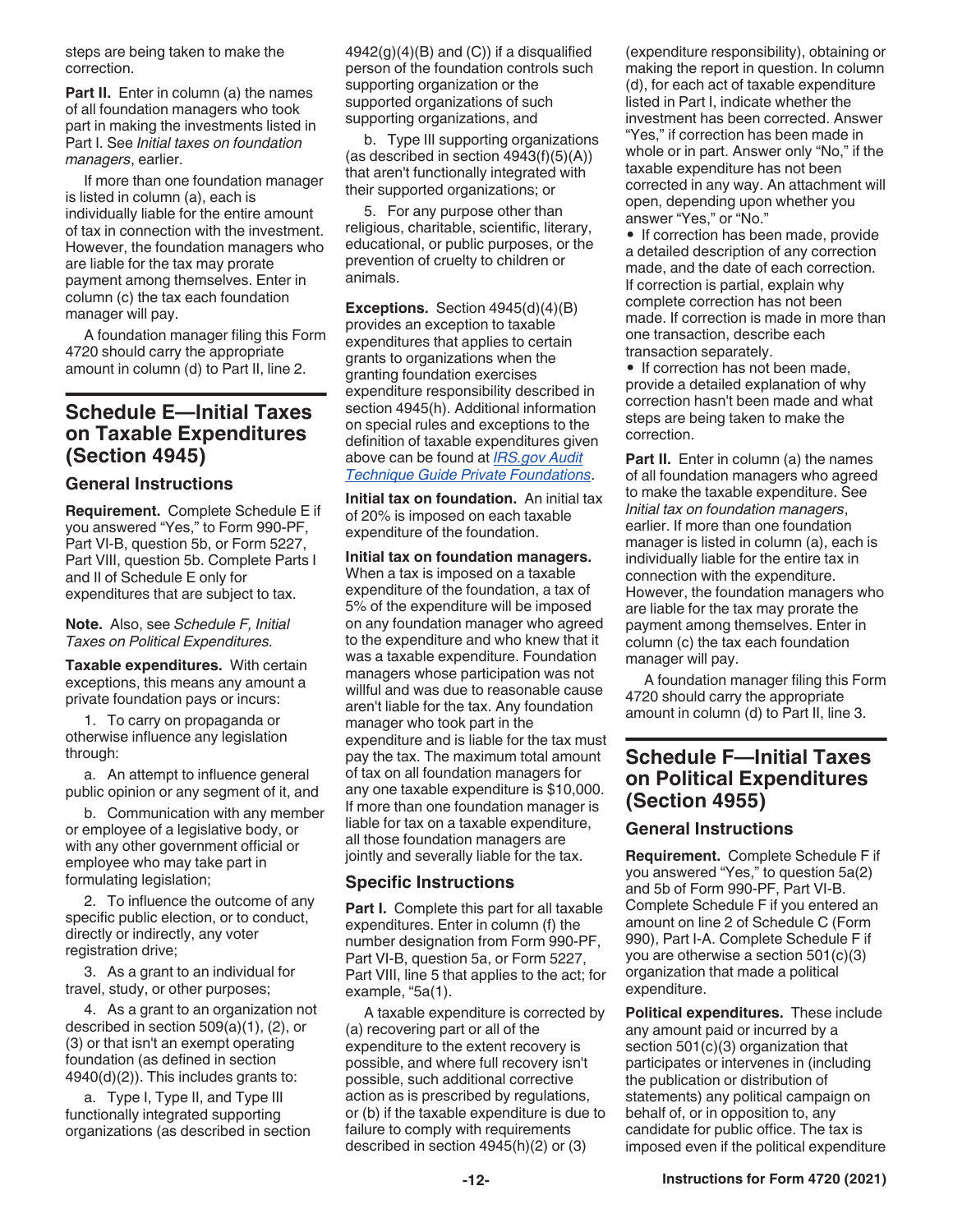#### <span id="page-12-0"></span>gives rise to a revocation of the organization's section 501(c)(3) status.

These taxes apply in the case of both public charities and private foundations. When tax is imposed under this provision in the case of a private foundation, however, the expenditure in question won't be treated as a taxable expenditure under section 4945.

For an organization formed primarily to promote the candidacy or prospective candidacy of an individual for public office (or that is effectively controlled by a candidate or prospective candidate and is used primarily for such purposes), amounts paid or incurred for any of the following purposes are deemed political expenditures:

• Remuneration to the candidate or prospective candidate for speeches or other services;

• Travel expenses of the individual;

• Expenses of conducting polls, surveys, or other studies, or preparing

papers or other material for use by the individual;

• Expenses of advertising, publicity, and fundraising for such individual; and

• Any other expense which has the primary effect of promoting public recognition or otherwise primarily accruing to the benefit of the individual.

**Initial tax on organization or foundation.** The initial tax on the organization or foundation is 10% of the amount involved.

**Initial tax on organization managers or foundation managers.** An initial tax of 2.5% of the amount involved (up to \$5,000 of tax on any one expenditure) is imposed on any manager who agrees to an expenditure, knowing that it is a political expenditure, unless the agreement isn't willful and is due to reasonable cause.

Any manager who agreed to the expenditure must pay the tax.

#### **Specific Instructions**

**Part I.** Complete this part for all political expenditures. A political expenditure described in section 4955 is corrected by recovering part or all of the expenditure to the extent recovery is possible, establishment of safeguards to prevent future political expenditures, and where full recovery isn't possible, such additional corrective action as is prescribed by the regulations. In column (d), for each act of political expenditure listed in Part I, indicate whether the investment has been corrected. Answer "Yes," if correction has been made in whole or in part. Answer "No," only if the

political expenditure has not been corrected in any way. An attachment will open, depending upon whether you answer "Yes," or "No."

• If correction has been made, provide a detailed description of any correction made, and the date of each correction. If correction is partial, explain why complete correction has not been made. If correction is made in more than one transaction, describe each transaction separately.

• If correction has not been made, provide a detailed explanation of why correction hasn't been made and what steps are being taken to make the correction.

**Part II.** Enter in column (a) the names of all managers who took part in making the political expenditures listed in Part I. See *Initial tax on organization managers or foundation managers*, earlier.

If more than one manager is listed in column (a), each is individually liable for the entire amount of tax on the expenditure. However, the managers who are liable for the tax may prorate payment among themselves. Enter in column (c) the tax each manager will pay.

An organization manager filing this Form 4720 should carry the appropriate amount in column (d) to Part II, line 4.

### **Schedule G—Tax on Excess Lobbying Expenditures (Section 4911)**

**Requirement.** Schedule G must be completed by eligible section 501(c)(3) organizations that elected to be subject to the limitations on lobbying expenditures under section 501(h) and that made excess lobbying expenditures as defined in section 4911(b).

Except as noted below, follow the line instructions on Schedule G.

**Affiliated groups.** Two or more organizations are members of an affiliated group of organizations for the purposes of section 4911 only if:

• The governing instrument of one organization requires it to be bound by decisions of the other organization on legislative issues; or

• The governing board of one organization includes persons who are specifically designated representatives of another such organization or are members of the government, officers or paid executive staff members of such

other organization, and who, by aggregating their votes, hold sufficient voting power to cause or prevent action on legislative activities by the first organization. See section 4911(f) and Regulations section 56.4911-7.

A nonelecting member of an affiliated group doesn't file Form 4720.

Electing members of an affiliated group may file a group return or may file separately. An electing member of an affiliated group that files a separate return, should enter on line 1 the amount from Schedule C (Form 990), Part II-A, column (a), line 1h. Enter on line 2 the amount from Schedule C (Form 990), Part II-A, column (a), line 1i.

An electing member of an affiliated group that is included in a group return, should enter on line 1 its share of the excess grass root lobbying expenditures of the affiliated group, and on line 2 its share of the excess lobbying expenditures of the affiliated group. Take these amounts from the schedule of excess lobbying expenditures that must be attached to Schedule C (Form 990). See the instructions for Schedule C (Form 990), Part II-A, for a discussion of the lobbying provisions, including how to figure the taxable amount.

### **Schedule H—Taxes on Disqualifying Lobbying Expenditures (Section 4912)**

#### **General Instructions**

**Requirement.** Schedule H must be completed by certain organizations whose section 501(c)(3) status is revoked because of excess lobbying activities.

**Exceptions.** These taxes aren't imposed on a private foundation (whose lobbying expenditures may be subject to the tax on taxable expenditures). These taxes also aren't imposed on any organization for which a section 501(h) election was in effect at the time of the lobbying expenditures or that was not eligible to make a section 501(h) election.

**Tax on organization.** A tax of 5% of the lobbying expenditures is imposed on the organization whose section 501(c)(3) status is revoked because of excess lobbying activities.

**Tax on organization managers.** A tax of 5% of the lobbying expenditures is also imposed on any manager who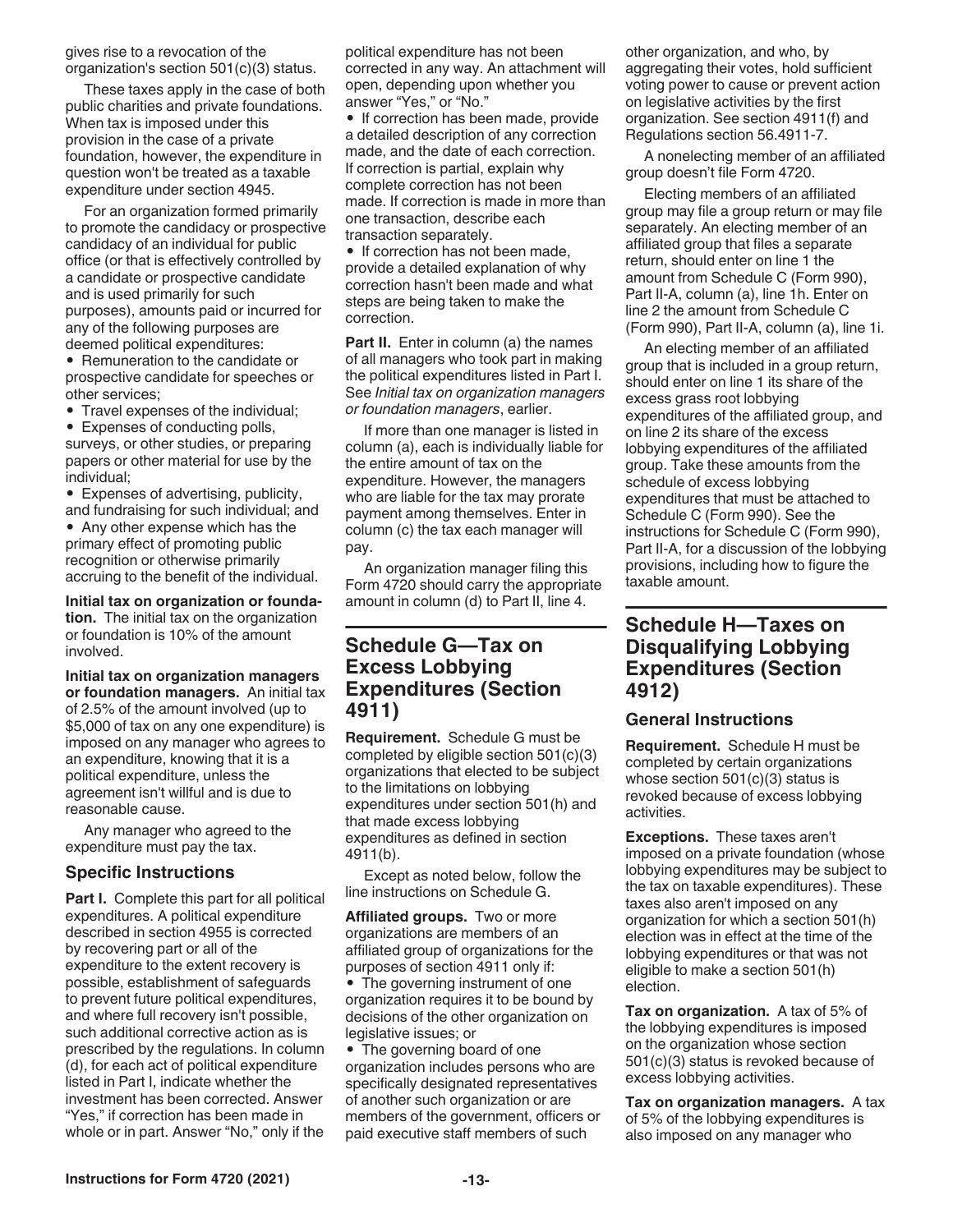<span id="page-13-0"></span>willfully and without reasonable cause consented to the lobbying expenditures, knowing that they would likely result in the organization no longer qualifying under section 501(c)(3).

There is no limit on the amount of this tax that may be imposed against either the organization or its managers. Any organization manager who agreed to the expenditure must pay the tax.

#### **Specific Instructions**

Part I. Complete this part for all disqualifying lobbying expenditures.

**Part II.** Enter in column (a) the names of all organization managers who took part in making disqualifying lobbying expenditures listed in Part I. See *Tax on organization managers*, earlier.

If more than one organization manager is listed in column (a), each is individually liable for the entire amount of tax in connection with the expenditure. However, the managers who are liable for the tax may prorate payment among themselves. Enter in column (c) the tax each manager will pay.

A manager filing this Form 4720 should carry the appropriate amount in column (d) to Part II, line 5.

### **Schedule I—Initial Taxes on Excess Benefit Transactions (Section 4958)**

#### **General Instructions**

**Requirement.** Schedule I must be completed by any **Applicable organization** or **Disqualified person**  that engaged in an **Excess benefit**  transaction, and by any fund manager who knowingly participated in the excess benefit transaction. These terms are discussed below.

*Applicable organization.* In general, an applicable organization is any section 501(c)(3) (except a private foundation), 501(c)(4), or 501(c)(29) organization.

Also, an applicable organization includes any organization that was a section 501(c)(3) (except a private foundation), 501(c)(4), or 501(c)(29) organization at any time during a five-year period ending on the date of an excess benefit transaction (the lookback period).

**Initial taxes.** Excise taxes are imposed under section 4958 on each excess benefit transaction. If a manager

receives an excess benefit from an excess benefit transaction, the manager may be liable for the tax on disqualified persons and the tax on the organization manager. See *Abatement,* earlier, for information on abatement, refund, or relief from this tax.

*Tax on disqualified persons.* The tax is 25% of the excess benefit and is paid by any disqualified person who improperly benefited from the excess benefit transaction.

*Tax on organization managers.* If tax is imposed on a disqualified person for any excess benefit transaction, then tax is also imposed on any manager who knowingly participated in the excess benefit transaction. The tax is 10% of the excess, not to exceed \$20,000 for each transaction.

*Taxable period.* Taxable period means the period beginning with the date on which the excess benefit transaction occurs and ending on the earlier of:

1. The date a notice of deficiency was mailed to the disqualified person for the initial tax on the excess benefit transaction, or

2. The date on which the initial tax on the excess benefit transaction for the disqualified person is assessed.

**Excess benefit transaction.** An excess benefit transaction is any transaction in which:

1. An excess benefit is provided by the organization, directly or indirectly to, or for the use of, any disqualified person, or

2. The amount of any economic benefit provided to, or for the use of, a disqualified person is determined in whole or in part by the revenues of the organization and violates the private inurement prohibition rules (to the extent provided in regulations).

*Until final regulations are issued regarding the special rules for*  **Property and** *regarding the special rules for* $\frac{1}{2}$ *revenue sharing transactions described in 2 above, these transactions will only be subject to section 4958 liability under the general rule described in 1 above.*

*Supporting organization transactions occurring after July 25, 2006.* For any supporting organization, as defined in section 509(a)(3), any grant, loan, compensation, or other similar payment provided to a substantial contributor (defined later), family member, or 35% controlled entity will be considered an excess benefit transaction. The amount of the excess benefit is the amount of such grant, loan, compensation, or other similar payment. Also, any loan provided to a disqualified person that isn't an organization described in section 509(a)  $(1)$ ,  $(2)$ , or  $(4)$  or a supported organization of the supporting organization exempt under section 501(c)(4), (5), (6) and described in the last sentence of section 509(a) is considered an excess benefit transaction.

*Donor advised fund transactions occurring after August 17, 2006.* Any grant, loan, compensation, or other similar payment from any donor advised fund to a donor, donor advisor, family member, or 35% controlled entity is an excess benefit transaction. The amount of the excess benefit is the amount of such grant, loan, compensation, or other similar payment.

*Excess benefit.* Excess benefit means the excess of the economic benefit received from the applicable organization over the consideration given (including services) by a disqualified person, except in the immediately preceding special rules where the entire amount of the grant, loan, compensation, or other similar payment is considered the excess benefit.

However, an economic benefit won't be treated as compensation for services unless the applicable organization clearly indicates its intent to treat the economic benefit (when paid) as compensation for a disqualified person's services. See Regulations section 53.4958-4(c) for more information.

*Exception.* Generally, section 4958 doesn't apply to any fixed payment made to a person under an initial contract. See Regulations section 53.4958-4(a)(3) for details.

**Special rule.** The initial and additional taxes of this section don't apply if the transaction described in 1 under *Excess benefit transaction* was pursuant to a written contract in effect on September 13, 1995, and at all times after that date until the time that the transaction occurs.

However, if a written contract is materially modified, it is treated as a new contract entered into as of the date of the material modification. A material modification includes amending the contract to extend its term or to increase the compensation payable to a disqualified person.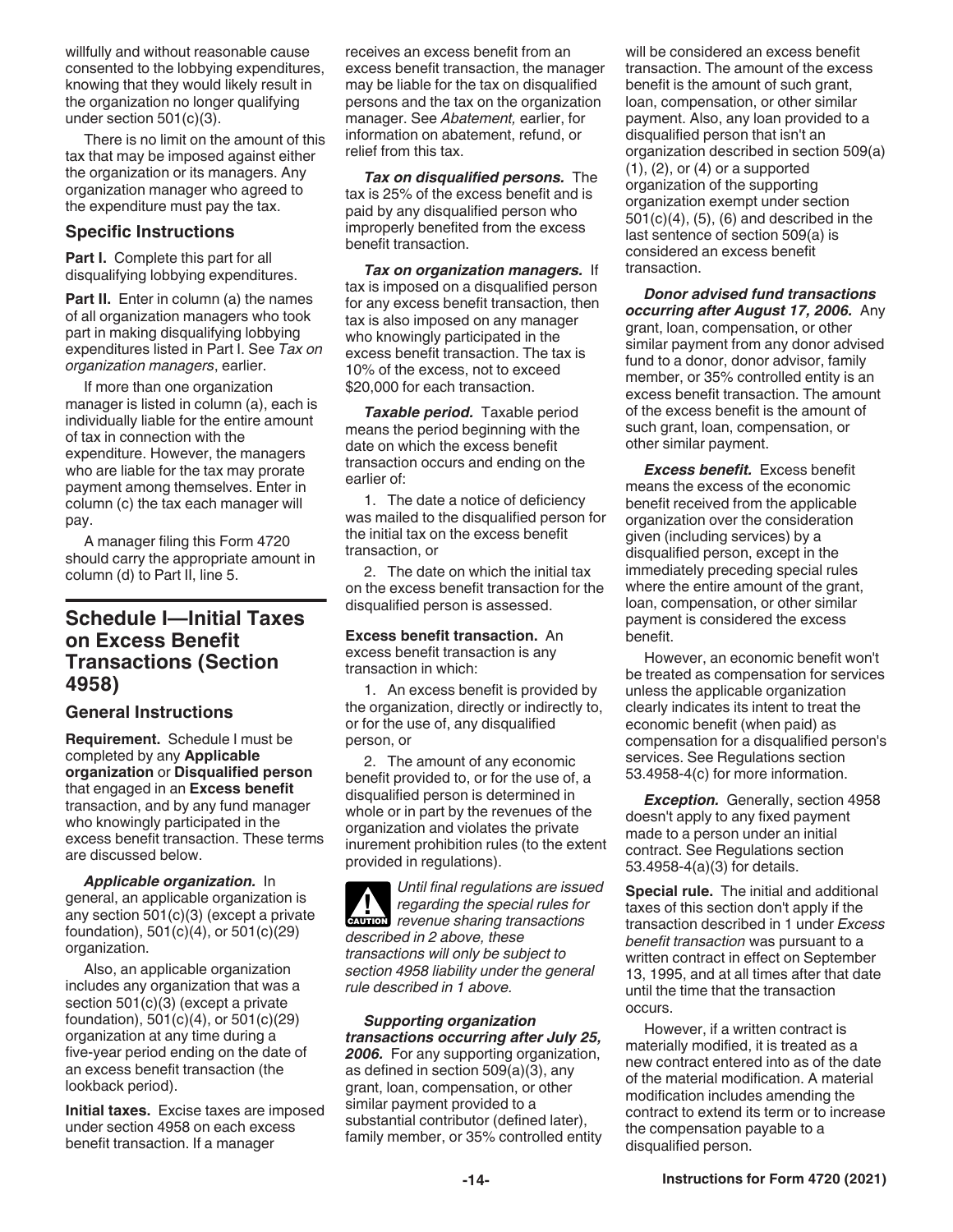<span id="page-14-0"></span>**Disqualified person.** For purposes of this Schedule I, a disqualified person means:

1. Any person (at any time during the 5-year period ending on the date of the transaction) in a position to exercise substantial influence over the affairs of the organization,

2. A family member of an individual described in 1 above, and

3. A 35% controlled entity of a person described in 1 or 2 above.

*Family members.* Family members of a disqualified person described in 1 above include a disqualified person's spouse, ancestors, children, grandchildren, great grandchildren, and brothers and sisters (whether by wholeor half-blood). It also includes the spouse of the children, grandchildren, great grandchildren, brothers, or sisters (whether by whole- or half-blood).

*35% controlled entity.* The term 35% controlled entity means:

• A corporation in which a disqualified person described in 1 or 2 above owns more than 35% of the total combined voting power,

• A partnership in which such persons own more than 35% of the profits interest, or

• A trust or estate in which such persons own more than 35% of the beneficial interest.

In determining the holdings of a business enterprise, any stock or other interest owned directly or indirectly shall apply.

**For donor advised funds, sponsoring organizations, and certain supporting organization transactions occurring after August 17, 2006.** The following persons will be considered disqualified persons along with certain family members and 35% controlled entities associated with them:

• Donors of donor advised funds.

• Donor advisors of donor advised funds,

• Investment advisors of sponsoring organizations, and

• Disqualified persons of a section 509(a)(3) supporting organization for the organizations that organization supports.

*For certain supporting organization transactions occurring after July 25, 2006.* Substantial contributors to supporting organizations will also be considered disqualified persons along with their family members and 35% controlled entities.

*Donor advised fund.* See the *Schedule K* instructions for a definition of donor advised fund.

*Investment advisor.* Investment advisor means for any sponsoring organization, any person compensated by such organization (but not an employee of such organization) for managing the investment of, or providing investment advice for assets maintained in donor advised funds maintained by such sponsoring organization.

*Sponsoring organization.* See the *Schedule K* instructions for a definition of sponsoring organization.

*Substantial contributor.* In general, a substantial contributor means any person who contributed or bequeathed an aggregate of more than \$5,000 to the organization, if that amount is more than 2% of the total contributions and bequests received by the organization before the end of the tax year of the organization in which the contribution or bequest is received by the organization from such person. A substantial contributor includes the grantor of a trust.

#### **Specific Instructions**

Part I. List each excess benefit transaction in Part I, column (d). Enter the date of the transaction in column (b) and the amount of the excess benefit in column (e). Compute the tax on the excess benefit for disqualified persons and enter it in column (f). Compute any tax on the excess benefit for organization managers and enter the amount in column (g).

An excess benefit transaction is corrected by undoing the excess benefit to the extent possible and taking any additional measures necessary to place the organization in a financial position not worse than that in which it would be if the disqualified person had been dealing under the highest fiduciary standards. In column (c), for each act of excess benefit transaction in Part I, indicate whether the act has been corrected. Answer "Yes," if correction has been made in whole or in part. Answer "No," only if the transaction has not been corrected in any way. An attachment will open, depending upon whether you answer "Yes," or "No."

• If correction has been made, provide a detailed description of any correction made, and the date of each correction. If correction is partial, explain why complete correction has not been made. If correction is made in more than one transaction, describe each transaction separately.

• If correction has not been made, provide a detailed explanation of why correction hasn't been made and what steps are being taken to make the correction.

For organization managers, the tax is the lesser of 10% of the excess benefit or \$20,000. This tax is computed on each transaction.

**Part II.** Enter in column (a) the names of all disqualified persons who took part in the excess benefit transactions. If more than one disqualified person took part in an excess benefit transaction, each is individually liable for the entire tax on the transaction. But the disqualified persons who are liable for the tax may prorate the payment among themselves. Enter in column (c) the tax to be paid by each disqualified person.

Carry the total amount in column (d) for each disqualified person to Part II, line 6.

**Part III.** Enter in column (a) the names of all managers who knowingly took part in the excess benefit transactions listed in Part I. If more than one manager knowingly took part in an excess benefit transaction, each is individually liable for the entire tax in connection with the transaction. But the managers liable for the tax may prorate the payment among themselves. Enter in column (c) the tax to be paid by each organization manager.

A manager filing this Form 4720 should carry the appropriate amount in column (d) to Part II, line 6.

### **Schedule J—Taxes on Being a Party to Prohibited Tax Shelter Transactions (Section 4965)**

### **General Instructions**

#### **Requirement.**

1. Complete Schedule J if you are an entity described in section 501(c), 501(d), or 170(c) (other than the United States) or an Indian tribal government (within the meaning of section 7701(a) (40)) and you received proceeds from or have net income attributable to a prohibited tax shelter transaction (PTST).

2. Complete Schedule J if you are an entity manager of such an entity who approved the entity as (or otherwise caused the entity to be) a party to a PTST at any time during the tax year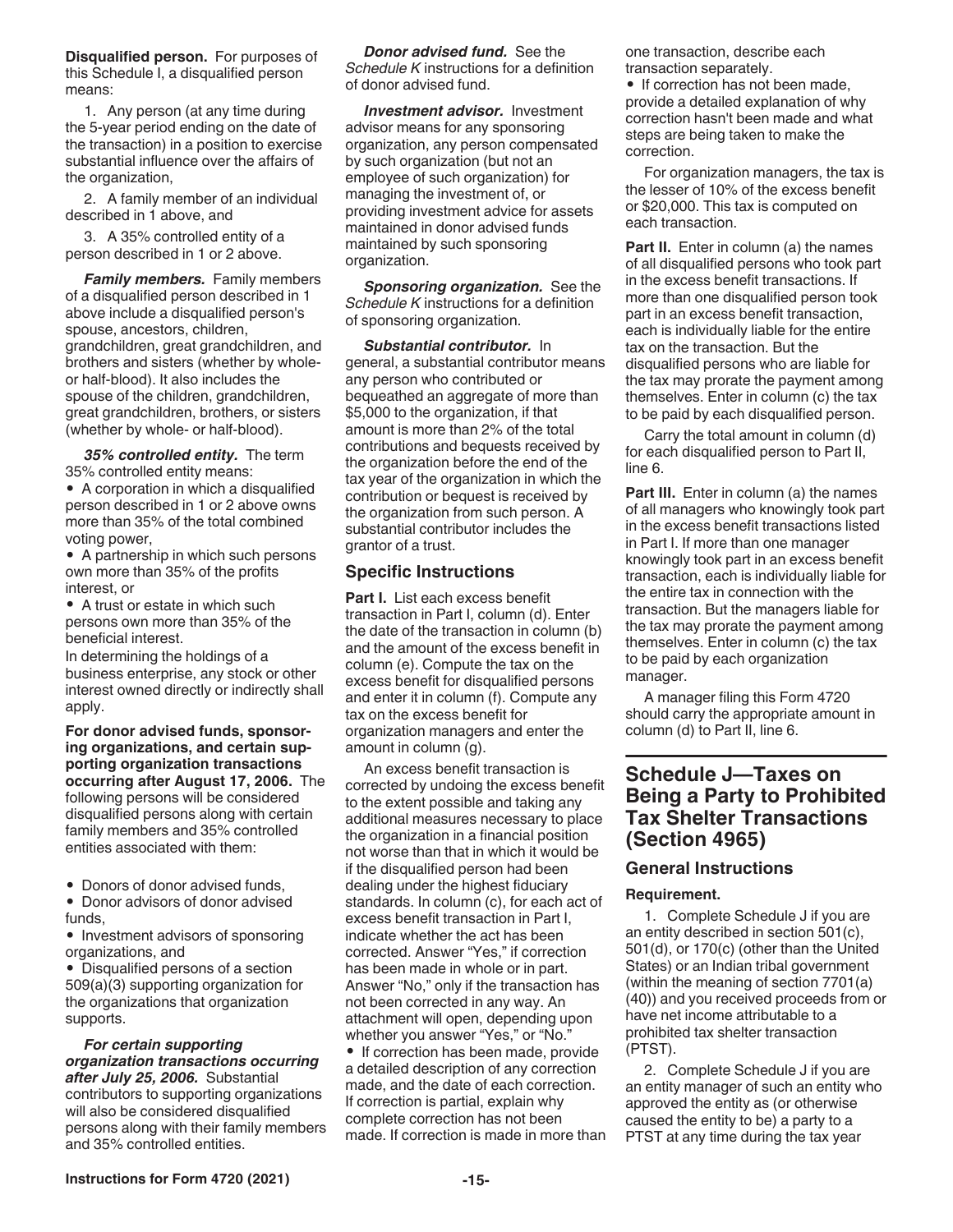<span id="page-15-0"></span>and who knew (or had reason to know) that the transaction is a PTST.

See the following guidance and any future guidance for details.

- Notice 2006-65, 2006-31 I.R.B. 102;
- Notice 2007-18, 2007-9 I.R.B. 608;
- T.D. 9334, 2007-34 I.R.B. 382; and
- T.D. 9492, 2010-33 I.R.B. 242.



*Managers of tax favored retirement plans, individual*  **TIP** *retirement arrangements, and savings arrangements described in sections 401(a), 403(a), 403(b), 529, 457(b), 408(a), 220(d), 408(b), 530, or 223(d) must report and pay tax due under section 4965(a)(2) on Form 5330.*

**Prohibited tax shelter transaction.** In general, a prohibited tax shelter transaction means any listed transaction (including a subsequently listed transaction) and any prohibited reportable transaction.

**Listed transaction.** A listed transaction includes any transaction that is the same as or substantially similar to one of the types of transactions that the IRS has determined to be a tax avoidance transaction. These transactions are identified by notice, regulation, or other form of published guidance as a listed transaction. For existing guidance, see Notice 2009-59, 2009-31 I.R.B. 170.

For updates to this list, go to the IRS website at *[IRS.gov/businesses/](https://www.irs.gov/businesses/corporations/abusive-tax-shelters-and-transactions) [corporations/abusive-tax-shelters-and](https://www.irs.gov/businesses/corporations/abusive-tax-shelters-and-transactions)[transactions](https://www.irs.gov/businesses/corporations/abusive-tax-shelters-and-transactions)*. The listed transactions in the above notices and rulings will also be periodically updated in future issues of the Internal Revenue Bulletin.

*Subsequently listed transaction.*  A subsequently listed transaction is a transaction that is identified in published guidance as a listed transaction after the entity has entered into the transaction and that was not a confidential transaction or transaction with contractual protection at the time the entity entered into the transaction.

#### **Prohibited reportable transaction.** A

prohibited reportable transaction is any confidential transaction or any transaction with contractual protection that is a reportable transaction. See Regulations sections 1.6011-4(b)(3) and (4), and the Instructions for Form 8886-T, Disclosure by Tax-Exempt Entity Regarding Prohibited Tax Shelter Transaction, for more information.

**Allocation of net income and proceeds to a tax year.** The net income and proceeds attributable to a

prohibited tax shelter transaction must be allocated to a particular tax year in a manner consistent with the entity's established method of accounting for federal income tax purposes. If an entity hasn't established a method of accounting for federal income tax purposes, the entity must use the cash receipts and disbursements method to determine the amount and timing of net income and proceeds attributable to a prohibited tax shelter transaction.

If an entity has an established method of accounting other than the cash method, the entity may use the cash method to determine the amount of the net income and proceeds attributable to a prohibited tax shelter transaction.

#### **Specific Instructions**

Part I. Complete this part for each transaction if during the tax year the entity received proceeds from or has net income attributable to a PTST.

Figure the tax for each transaction as follows.

• If column (e) was answered "Yes," then enter the larger of the column (f) or column (g) amount in column (h).

• If column (e) was answered "No," then multiply the larger of the amount in column (f) or column (g) by  $21\%$  (0.21) and enter the result in column (h).

After the tax has been figured for all PTSTs entered on Schedule J, then total column (h) and enter the amount on the Total line and on line 9 of Part I.

**Part II.** Enter in column (a) the names of all entity managers who approved the entity as (or otherwise caused the entity to be) a party to a PTST at any time during the tax year and who knew or had reason to know that the transaction is a PTST.

A manager filing this Form 4720 should carry the appropriate amount in column (d) to Part II, line 7.

### **Schedule K—Taxes on Taxable Distributions of Sponsoring Organizations Maintaining Donor Advised Funds (Section 4966)**

#### **General Instructions**

**Requirement.** Complete Schedule K if you answered "Yes," to question 9a in Part V of Form 990, or if you are a fund manager of a sponsoring organization who agreed to the making of a taxable

distribution knowing that it was a taxable distribution. Report each taxable distribution separately. These terms are discussed below.

**Taxable distribution.** A taxable distribution is any distribution from a donor advised fund to any natural person or to any other person if:

1. The distribution is for any purpose other than one specified in section 170(c)(2)(B), or

2. The sponsoring organization maintaining the donor advised fund doesn't exercise expenditure responsibility with respect to such distribution in accordance with section 4945(h).

However, a taxable distribution doesn't include a distribution from a donor advised fund to:

1. Any organization described in section 170(b)(1)(A) (other than a disqualified supporting organization),

2. The sponsoring organization of such donor advised fund, or

3. Any other donor advised fund.

#### **Sponsoring organization.** A

sponsoring organization is a section 170(c) organization that isn't a government organization (as referred to in section  $170(c)(1)$  and  $(2)(A)$ ) or a private foundation and maintains one or more donor advised funds.

**Donor advised fund.** A donor advised fund is a fund or account:

1. Which is separately identified by reference to contributions of a donor or donors,

2. Which is owned and controlled by a sponsoring organization, and

3. For which the donor (or any person appointed or designated by the donor) has or expects to have advisory privileges concerning the distribution or investment of the funds held in the donor advised funds or accounts because of the donor's status as a donor.

#### *Exception. A donor advised fund doesn't include:*

1. A fund or account that makes distributions only to a single identified organization or governmental entity, or

2. Any fund or account with respect to which a donor or donor advisor (as defined in the Schedule L instructions) gives advice about which individuals receive grants for travel, study, or similar purposes, if: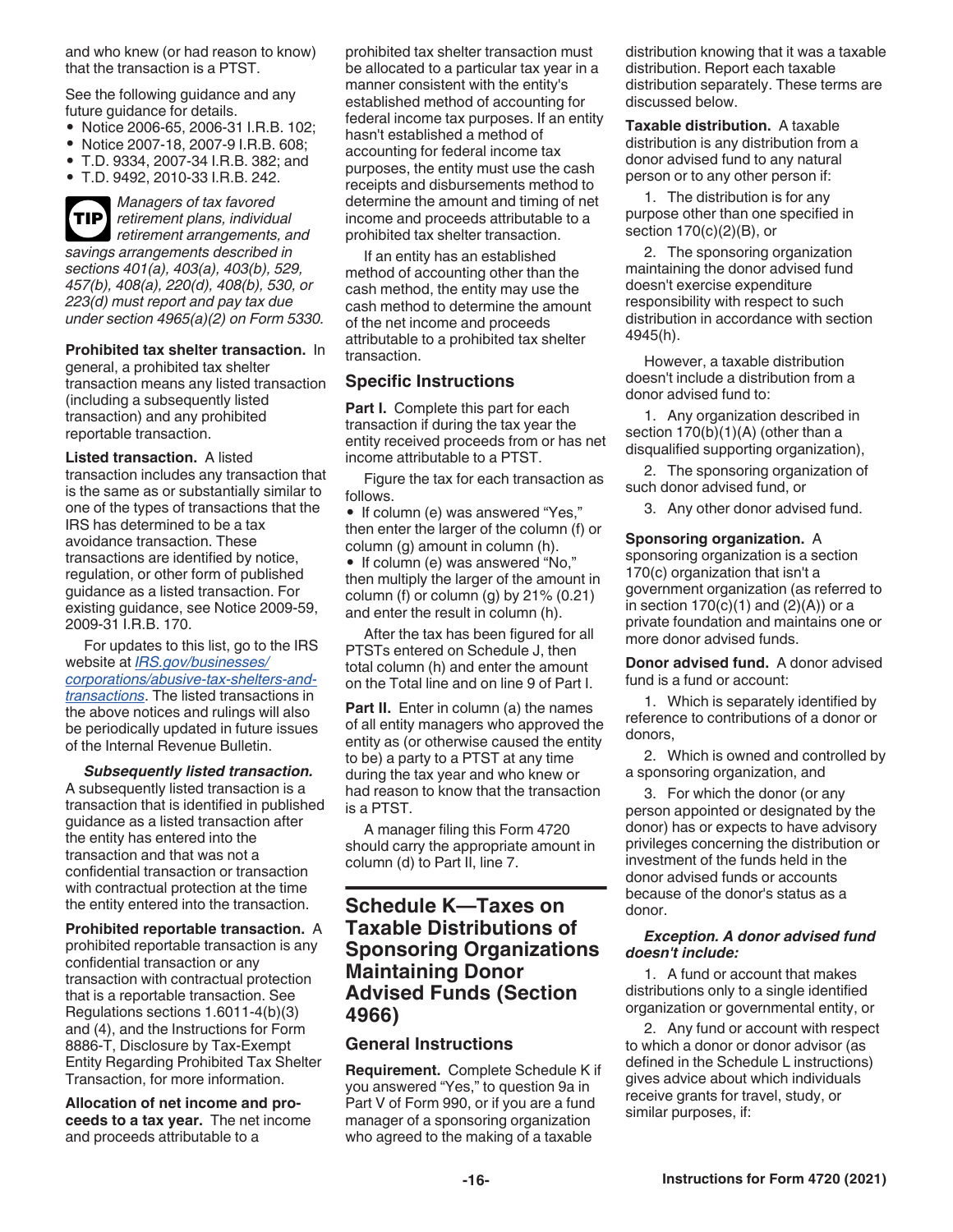<span id="page-16-0"></span>a. Such person's advisory privileges are performed exclusively by such person in their capacity as a committee member of which all the committee members are appointed by the sponsoring organization,

b. No combination of donors, donor advisors, or persons related (as defined in the Schedule L instructions) to donors or donor advisors, directly or indirectly control the committee, and

c. All grants from the fund or account are awarded on an objective and nondiscriminatory basis according to a procedure approved in advance by the board of directors of the sponsoring organization. The procedure must be designed to ensure that all grants meet the requirements of section 4945(g)(1), (2), or (3).

**Tax on sponsoring organization.** A tax of 20% of the amount of each taxable distribution is imposed on the sponsoring organization.

**Tax on fund manager.** If a tax is imposed on a taxable distribution of the sponsoring organization, a tax of 5% of the distribution will be imposed on any fund manager who agreed to the distribution knowing that it was a taxable distribution. Any fund manager who took part in the distribution and is liable for the tax must pay the tax. The maximum amount of tax on all fund managers for any one taxable distribution is \$10,000. If more than one fund manager is liable for tax on a taxable distribution, all such managers are jointly and severally liable for the tax.

#### **Specific Instructions**

**Part I.** Complete this part for all taxable distributions.

**Part II.** Enter in column (a) the names of all fund managers who agreed to make the taxable distribution. If more than one fund manager is listed in column (a) for one distribution, each is individually liable for the entire tax in connection with that distribution. However, the fund managers who are liable for the tax may prorate the payment among themselves. Enter in column (c) the tax each manager will pay for each distribution for which such manager owes a tax.

A fund manager filing this Form 4720 should carry the apportioned amount in column (d) to Part II, line 8.

### **Schedule L—Taxes on Prohibited Benefits Distributed From Donor Advised Funds (Section 4967)**

#### **General Instructions**

**Requirement.** A sponsoring organization of donor advised funds that answered "Yes," to Form 990, Part V, line 9b, or that otherwise distributed prohibited benefits under section 4967, must complete Schedule L. In addition, a donor, donor advisor, or related party that (1) advised a distribution that provided a prohibited benefit under section 4967 or (2) that received such a benefit, and any fund manager who agreed to the distribution knowing that it would confer a prohibited benefit, must complete Schedule L. Report each distribution separately. Complete Parts I, II, and III of Schedule L only in connection with distributions made by a sponsoring organization from a donor advised fund which results in a prohibited benefit. (See instructions to Schedule K for definitions of the terms sponsoring organization and donor advised fund).

**Prohibited benefit.** If any donor, donor advisor, or related party advises the sponsoring organization about making a distribution which results in a donor, donor advisor, or related party receiving (either directly or indirectly) a more than incidental benefit, then such benefit is a prohibited benefit.

**Donor advisor.** A donor advisor is any person appointed or designated by a donor to advise a sponsoring organization on the distribution or investment of amounts held in the donor's fund or account.

**Related party.** A related party includes any family member or 35% controlled entity. See the *General Instructions for Schedule I* for a definition of those terms.

**Tax on donor, donor advisor, or related person.** A tax of 125% of the benefit resulting from the distribution is imposed on both the party who advised as to the distribution (which might be a donor, donor advisor, or related party) and the party who received such benefit (which might be a donor, donor advisor, or related party). The advisor and the party who received the benefit are jointly and severally liable for the tax.

**Tax on fund managers.** If a tax is imposed on a prohibited benefit

received by a donor, donor advisor, or related person, a tax of 10% of the amount of the prohibited benefit is imposed on any fund manager who agreed to the distribution knowing that it would confer a prohibited benefit. Any fund manager who took part in the distribution and is liable for the tax must pay the tax. The maximum amount of tax on all fund managers for any one taxable distribution is \$10,000. If more than one fund manager is liable for tax on a taxable distribution, all such managers are jointly and severally liable for the tax.

**Exception.** If a tax is imposed under section 4958 for the same transaction, then no additional tax is imposed under section 4967 on that transaction.

#### **Specific Instructions**

Part I. Complete this part for all prohibited benefits.

**Part II.** Enter in column (a) the names of all donors, donor advisors, and related persons who received a prohibited benefit or advised as to the distribution of such benefit. If more than one donor, donor advisor, or related person is listed in column (a) for one distribution, each is individually liable for the entire tax for that distribution. However, the donors, donor advisors, or related persons who are liable for the tax may prorate the payment among themselves. Enter in column (c) the tax each donor, donor advisor, or related person will pay for each distribution for which such donor, donor advisor, or related person owes a tax.

A donor, donor advisor, or related person filing this Form 4720 should carry the apportioned amount in Schedule L, Part II, column (d) to Part II, line 9.

**Part III.** Enter in column (a) the names of all fund managers who agreed to make the distribution conferring the prohibited benefit. If more than one fund manager is listed in column (a) for one distribution, each is individually liable for the entire tax for that distribution. However, the fund managers who are liable for the tax may prorate the payment among themselves. Enter in column (c) the tax each donor advisor, or related person will pay for each distribution for which such donor, donor advisor, or related person owes a tax.

A fund manager filing this Form 4720 should carry the total amount in Schedule L, Part III, column (d) to Part II, line 9.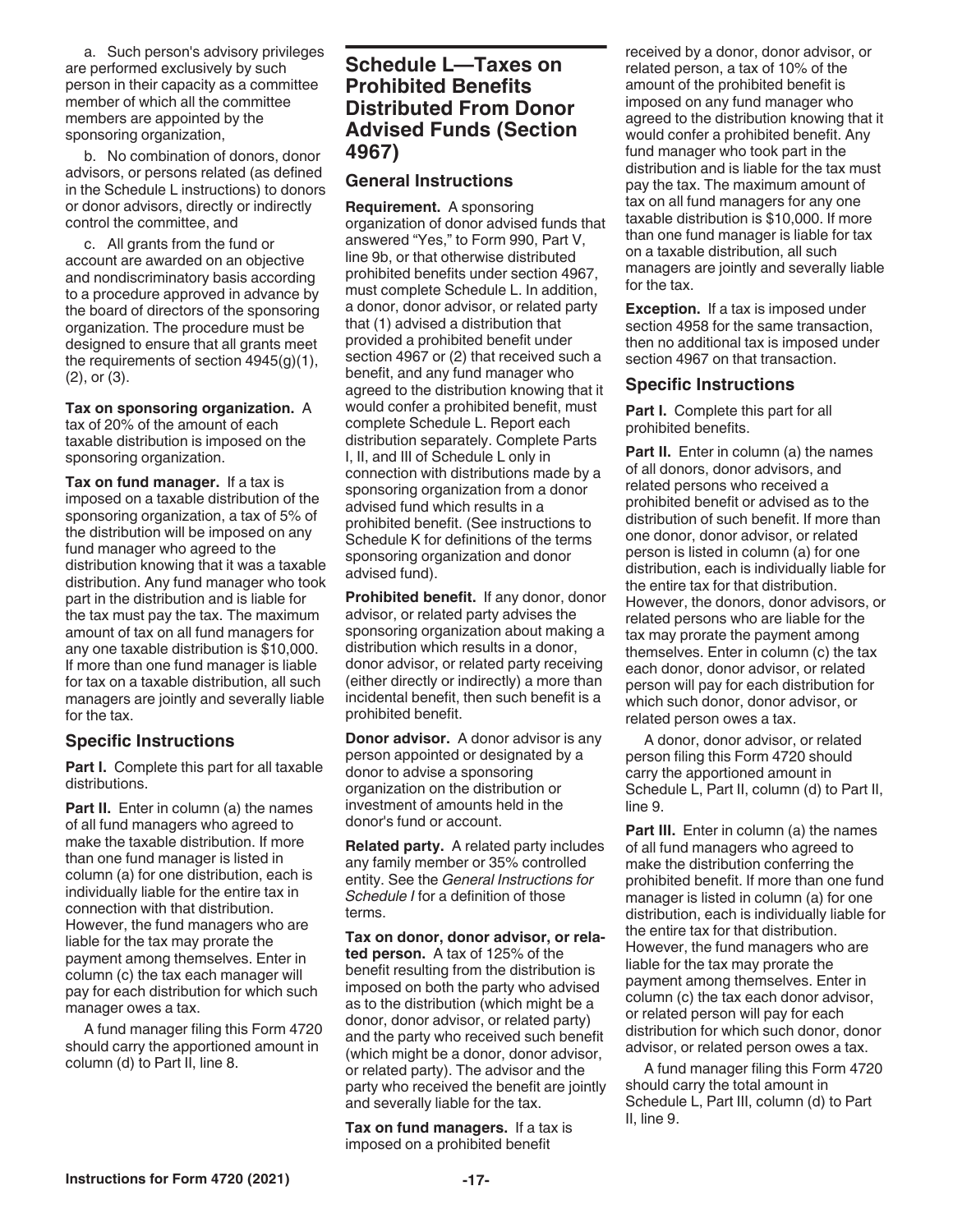### <span id="page-17-0"></span>**Schedule M—Tax on Hospital Organization for Failure to Meet the Community Health Needs Assessment Requirements (Sections 4959 and 501(r) (3))**

#### **General Instructions**

**Requirements.** Section 4959 imposes an excise tax on hospital organizations that fail to meet the section  $501(r)(3)$ requirements in any tax year.

Section 501(r)(3) requirements pertain to a hospital organization conducting a community health needs assessment (CHNA). The requirements, which apply separately to each hospital facility the hospital organization operates, are as follows.

1. To conduct a CHNA this tax year, or in either of the two prior tax years. The CHNA must take into account input from persons who represent the broad interests of the community served by the hospital facility, including people with special knowledge of or expertise in public health. The CHNA must be made widely available to the public.

2. To adopt an implementation strategy to meet the community health needs identified through the CHNA.

See Notice 2011-52, 2011-30 I.R.B. 60; Final Regulations, T.D. 9708, 79 Fed. Reg. 78954 (Dec. 31, 2014), 2012-32 I.R.B. 126; Notice 2014-2, 2014-3 I.R.B. 407; Notice 2014-3, 2014-3 I.R.B. 408; as well as any future related guidance for details. For additional information on the CHNA requirements, see Schedule H (Form 990), *Hospitals,* Part V, Section B.

#### **Specific Instructions**

**Part I.** For each hospital facility, list the following information in the relevant column: (b) name of facility, (c) description of the failure to meet section 501(r)(3), (d) tax year hospital facility last conducted a CHNA, and (e) tax year hospital facility last adopted an implementation strategy.

**Part II.** On line 1 enter the number of hospital facilities operated by the hospital organization that failed to meet the CHNA requirements of section 501(r)(3). Enter \$50,000 multiplied by line 1 on line 2 and on Part I, line 12. This is the CHNA excise tax under section 4959.

### **Schedule N—Tax on Excess Executive Compensation (Section 4960)**

#### **General Instructions**

**Requirement.** Complete Schedule N if you answered "Yes" to question 15 in Part V of Form 990, question 8 of Part VI-B of Form 990-PF, or if you are an ATEO (as defined earlier) or a related organization but only if you are liable for the tax under section 4960(a). Section 4960(a) imposes an excise tax of 21% on the amount of remuneration paid by an ATEO with respect to employment of any covered employee in excess of \$1 million and on any excess parachute payment paid by such organization to any covered employee.

*Form 4720, Schedule N, is used to report and pay any section 4960 tax owed. Because there is no requirement to make estimated tax payments for the section 4960 tax, Form 990-W does not apply to the section 4960 tax.* **TIP**

**Covered employee.** A covered employee means any employee of an ATEO (including any former employee) that is one of the ATEO's five highest compensated employees for the tax year or was the ATEO's (or a predecessor's) covered employee for any preceding tax year beginning after 2016.

**Remuneration.** Remuneration means wages (as defined in section 3401(a)). Remuneration also includes amounts required to be included in gross income under section 457(f). Remuneration shall be treated as paid when there is no substantial risk of forfeiture (within the meaning of section 457(f)(3)(B)) of the rights to such remuneration.

*Remuneration exceptions.* For purposes of this provision, remuneration does not include:

• Designated Roth contributions (as defined in section 402A(c)),

• The portion of any remuneration paid to a licensed medical professional (including a veterinarian) which is for the performance of medical or veterinary services by such professional, or • Remuneration the deduction for

which is not allowed by reason of section 162(m). *Remuneration from related* 

*organizations.* Remuneration of a covered employee by an ATEO includes any remuneration paid with respect to employment of such employee by any related person or governmental entity, whether taxable or tax-exempt.

For this purpose, a person or governmental entity is related to an ATEO if it:

• Controls, or is controlled by, the ATEO;

• Is controlled by one or more persons who control the ATEO;

• Is a supported organization (as defined in section 509(f)(3)) or supporting organization (as defined in section 509(a)(3)) with respect to the ATEO during the taxable year; or

• In the case of an ATEO that is a section 501(c)(9) voluntary employees' beneficiary association (VEBA), establishes, maintains, or makes contributions to the ATEO.

*Liability for tax in case of remuneration from more than one employer.* In any case in which remuneration from more than one employer is taken into account under the rule above, each related employer is liable for the tax in an amount which bears the same ratio to the total tax as the ratio of (1) the amount of remuneration that employer paid with respect to such employee, to (2) the amount of remuneration paid by all related employers to the employee.

**Excess parachute payment.** For purposes of this provision, an excess parachute payment equals the excess of any parachute payment over the portion of the base amount allocated to such payment.

**Parachute payment.** A parachute payment is any payment in the nature of compensation to (or for the benefit of) a covered employee if the payment:

• Is contingent on such employee's separation from the employment with the employer, and

• Has an aggregate present value that equals or exceeds three times the base amount.

*Base amount.* Rules similar to the rules of section 280G(b)(3) shall apply for purposes of determining the base amount.

**Property transfers.** Rules similar to the rules of section  $280G(d)(3)$  and  $(4)$ shall apply to property transfers.

*Exception from excess parachute payments.* An excess parachute payment does not include any payments: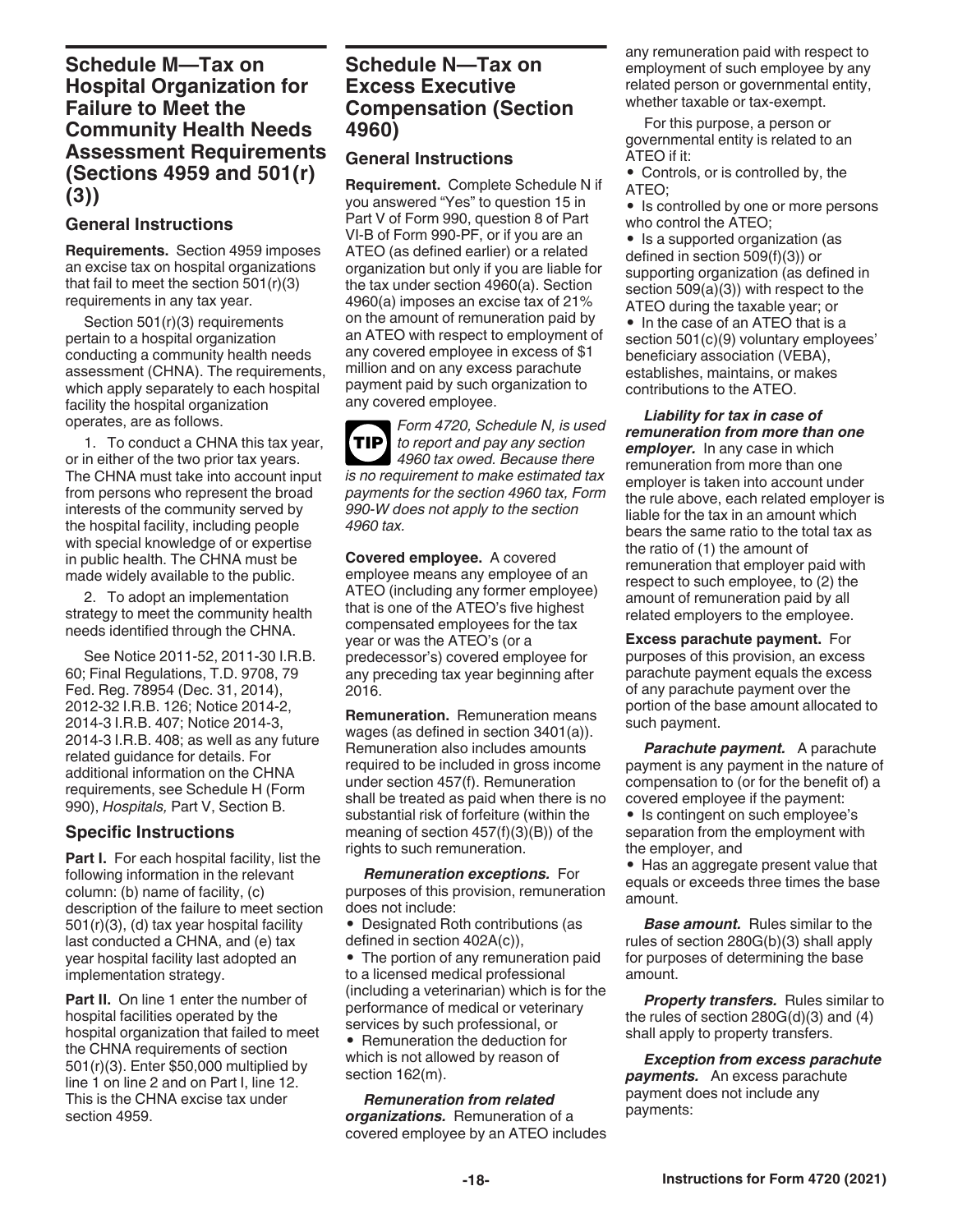<span id="page-18-0"></span>• Described in section 280G(b)(6) (relating to exemption for payments under qualified plans),

• Made under or to an annuity contract described in section 403(b) or a plan described in section 457(b),

• To a licensed medical professional (including a veterinarian) to the extent that such payment is for the performance of medical or veterinary services by such professional, or

• To an individual who is not a highly compensated employee as defined in section 414(q).

#### **Specific Instructions**

Enter in column (b) the name of each covered employee who was paid more than \$1 million in renumeration or was paid an excess parachute payment during the year. If more than five covered employees, attach a statement with the information required by the schedule and show the total amounts for column (e) on line 6.

For each covered employee reported in column (b), enter in column (c) the amount of remuneration you paid that exceeded \$1 million. Do not include any excess parachute payment reported in column (d). If remuneration from related employer(s) was taken into account in determining that remuneration exceeded \$1 million, enter your proportional share of the amount of remuneration that exceeded \$1 million, based on your proportional share of total remuneration paid to the covered employee. Also, attach a statement to Form 4720 with the name and EIN of the related employer(s).

For each covered employee reported in column (b), enter in column (d) the amount of any excess parachute payment you paid.

For each covered employee reported in column (b), enter in column (e) the sum of columns (c) and (d).

### **Schedule O—Excise Tax on Net Investment Income of Private Colleges and Universities (Section 4968)**

#### **General Instructions**

**Requirement.** An applicable educational institution that answered "Yes" to Form 990, Part V, line 16, or that is otherwise subject to the section 4968 tax on net investment income, must complete Schedule O.

#### **Organizations subject to the section**

**4968 excise tax.** A private college or university is subject to a 1.4% excise tax on net investment income under section 4968 if all four of the following threshold tests are met.

• The organization must be an eligible educational institution (as defined in section 25A(f)(2)). Section 25A(f)(2) defines "eligible educational institution" as an institution that is described in section 481 of the Higher Education Act of 1965 (20 U.S.C. section 1088), as in effect on August 5, 1997; and is eligible to participate in a program under Title IV of such Act (20 U.S.C. sections 1070 et seq.).

• The organization must have had at least 500 tuition-paying students, based upon a daily average student count, during the preceding tax year.

• More than 50% of those students must have been located in the United States.

• The aggregate fair market value, at the end of the preceding tax year, of the assets not used directly in carrying out the organization's exempt purpose, held by the organization and related organizations, must be at least \$500,000 per student.

*Form 4720, Schedule O, is used by applicable educational institutions to report and pay any section 4968 tax owed. Because there is no requirement to make estimated tax payments for the section 4968 tax, Form 990-W does not apply to the section 4968 tax.* **TIP**

**Related organizations.** The net investment income of related organizations is taken into account under certain circumstances. Section 4968 defines "related organization" to include only the following organizations. • Organizations that control or are

controlled by the educational institution, • Organizations that are controlled by one or more of the same persons who control the educational institution,

• A supported organization (as defined in section 509(f)(3)) during the tax year with respect to the education institution, and

• Supporting organizations described in section 509(a)(3) during the tax year with respect to the education institution.

When calculating the net investment income of a related organization, **exclude** (1) net investment income of any related organization to the extent that such net investment income is taken into account with respect to another educational institution; and (2)

net investment income from assets that are not intended, or are not available for the use or benefit of the educational institution, unless the related organization is controlled by the educational institution, or unless the related organization is a supporting organization with respect to the educational institution.

**Net investment income.** Net investment income is the amount by which the sum of the gross investment income and the capital gain net income exceeds the administrative expenses allocable to gross investment income and capital gain net income.

To determine net investment income, including certain exceptions to gross investment income and modifications to allowable deductions, see Regulations section 53.4968-2.

**Basis.** As described in Regulations section 53.4968-2(d)(2), in the case of property held by an applicable educational institution on December 31, 2017, and continuously thereafter to the date of its disposition, the basis for determining gain shall be deemed not to be less than the fair market value of such property on December 31, 2017, plus or minus all adjustments after December 31, 2017, and before the date of disposition consistent with the regulations under section 4940(c). However, for purposes of determining loss, basis rules that are consistent with the regulations under section 4940(c) will apply.

**Modified capital gain net income.** 

Column (d) can reflect capital losses from sales or other dispositions of property in one organization only to the extent of capital gains from such sales or other dispositions in all the other organizations (modified capital gain net income). See Regulations section 53.4968–2. Amounts listed in column (d), for the filing organization and any related organization, may indicate a net loss. However, the amount carried to line 6, column (d) must be the greater of the modified capital gain net income or zero. Do not take into account capital loss carrybacks. Capital loss carryovers are allowed.

#### **Specific Instructions**

**Line 1.** Use Line 1 to report the gross investment income , capital gain net income (or loss), and associated allocable administrative expenses of the filing organization.

**Lines 2–5.** Use Lines 2–5 to report the gross investment income, capital gain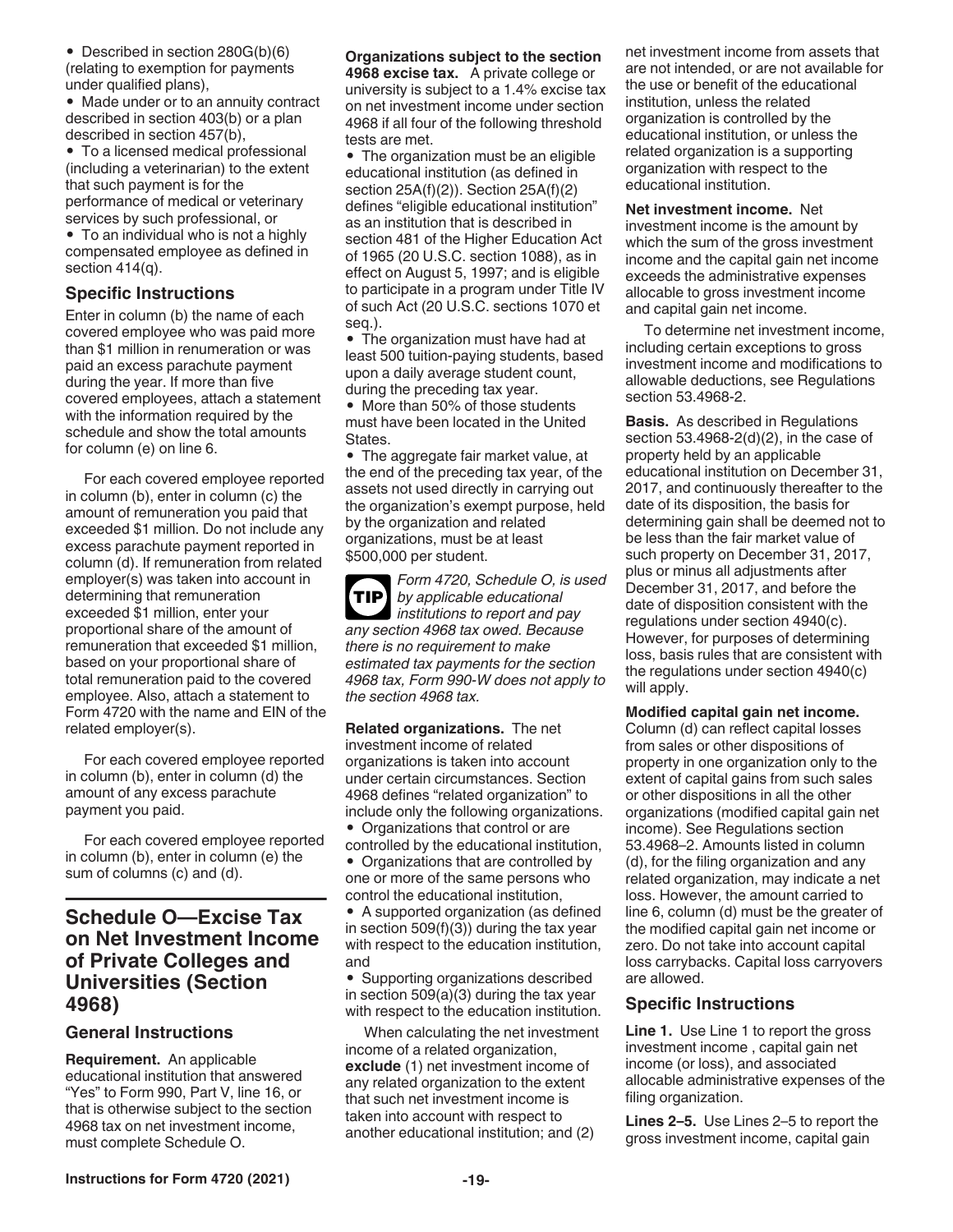<span id="page-19-0"></span>net income (or loss), and associated allocable administrative expenses from related organizations during the related organizations' tax years that end with or within the tax year of the organization. If a related organization is a partner in a partnership or a shareholder of an S corporation, include the pertinent items of income, gain, loss, or deduction from the entity's Schedule K-1 (Form 1065 or 1120-S) for the tax year of the entity ending with or within the tax year of the filing organization.

Report income from related organizations in descending order from most income to least income. If there are more than three related organizations, attach a schedule to your Form 4720 showing the information for columns (a) through (e) for each related organization and enter the total amounts from the schedule in line 5, columns (c) through (e).

**Line 6.** Total the amounts in columns (c), (d), and (e). See *[Notice 2018-55](https://www.irs.gov/pub/irs-drop/n-18-55.pdf)*, 2018-26 I.R.B. 773.

Add 6(c) and 6(d), subtract 6(e), and enter the total in 6(f).

**Line 7.** Multiply line 6(f) by 0.014 (1.4%) and enter the amount in box 7f and on Part I, line 14.

### **Paid Preparer**

Generally, anyone who is paid to prepare the return must sign the return and fill in the other blanks in the *Paid Preparer Use Only* area. An employee of the filing organization isn't a paid preparer.

The paid preparer must:

• Sign the return in the space provided for the preparer's signature,

- Enter the preparer information,
- Enter the preparer tax identification number (PTIN), and

• Give a copy of the return to the organization, in addition to the copy to be filed with the IRS.

*Any paid preparer whose identifying number must be lidentifying number must be*<br> *listed on Form 990-PF can apply for and obtain a PTIN. You can apply for a PTIN online or by filing Form W-12, IRS Paid Preparer Tax Identification Number (PTIN) Application and Renewal. For more information about applying for a PTIN online, visit the IRS website at [IRS.gov/](https://www.irs.gov/ptin) [PTIN](https://www.irs.gov/ptin).*

### **Paid Preparer Authorization**

On the "Sign Here" line, check "Yes," if the IRS can contact the paid preparer

who signed the return to discuss the return. This authorization applies only to the individual whose signature appears in the *Paid Preparer Use Only* section of Form 4720. It doesn't apply to the firm, if any, shown in that section.

By checking the "Yes box," the organization is authorizing the IRS to contact the paid preparer to answer any questions that arise during the processing of the return. The organization is also authorizing the paid preparer to:

• Give the IRS any information missing from the return,

• Call the IRS for information about processing the return, and

• Respond to certain IRS notices about math errors, offsets, and return preparation.

The organization isn't authorizing the paid preparer to bind the organization to anything or otherwise represent the organization before the IRS.

The authorization will automatically end no later than the due date (excluding extensions) for filing of the organization's 2021 Form 4720. If the organization wants to expand the paid preparer's authorization or revoke it before it ends, see Pub. 947, Practice Before the IRS and Power of Attorney.

Check "No," if the IRS should contact the organization listed on the first page of the Form 4720, rather than the paid preparer.

### **Phone Help**

If you have questions and/or need help completing this form, please call 877-829-5500. This toll-free telephone service is available Monday through Friday.

### **Photographs of Missing Children**

The Internal Revenue Service is a proud partner with the *[National Center for](http://www.missingkids.com/home)  [Missing & Exploited Children®](http://www.missingkids.com/home)* 

*[\(NCMEC\)](http://www.missingkids.com/home)*. Photographs of missing children selected by the Center may appear in instructions on pages that would otherwise be blank. You can help bring these children home by looking at the photographs and calling 1-800-THE-LOST (1-800-843-5678) if you recognize a child.

### **How To Get Forms and Publications**

**Internet.** You can access the IRS website 24 hours a day, 7 days a week, at IRS.gov to:

• Download forms, including talking tax

- forms, instructions, and publications.
- Order IRS products online.
- Research your tax questions online.
- Search publications online by topic or keyword.

• Sign up to receive local and national tax news by email.

• You can order forms and publications by downloading from the IRS website at *[IRS.gov/OrderForms](https://www.irs.gov/orderforms)*.

### **IRS e-Services Makes Taxes Easier**

Now more than ever before, businesses can enjoy the benefits of filing and paying their federal taxes electronically. Whether you rely on a tax professional or handle your own taxes, the IRS offers you convenient programs to make taxes easier. Use these electronic options to make filing and paying easier.

• You can *e-file* your Form 990 or Form 990-PF; Form 940 and 941 employment tax returns; Forms 1099; and other information returns. Visit *[IRS.gov/E-File](https://www.irs.gov/efile)*  for details. For tax years beginning on or after July 2, 2019, section 3101 of P.L. 116-25 requires that returns by exempt organizations be filed electronically. Organizations filing Form 990 or Form 990-PF for a tax year beginning on or after July 2, 2019 must file the return electronically. For tax years ending on or after July 31, 2021, Form 990-EZ also must be filed electronically. Limited exceptions apply. See When, Where, and How To File, in the instructions for Form 990, Form 990-PF or 990–EZ for more information.

• You can pay taxes online or by phone using the free Electronic Federal Tax Payment System (EFTPS). Visit *[EFTPS.gov](http://www.eftps.gov)* or call 1-800-555-4477 for details. Electronic Funds Withdrawal (EFW) from a checking or savings account also is available to those who file electronically.

**Privacy Act and Paperwork Reduction Act Notice.** We ask for the information on this form to carry out the Internal Revenue laws of the United States. You are required to give us the information. We need it to ensure that you are complying with these laws and to allow us to figure and collect the right amount of tax. Certain individuals who owe tax under Chapter 41 or 42 of the Internal Revenue Code, and who don't sign the Form 4720 of the foundation or organization, must file a separate Form 4720 showing the tax owed and the name of the foundation or organization for which they owe tax. Sections 6001 and 6011 of the Internal Revenue Code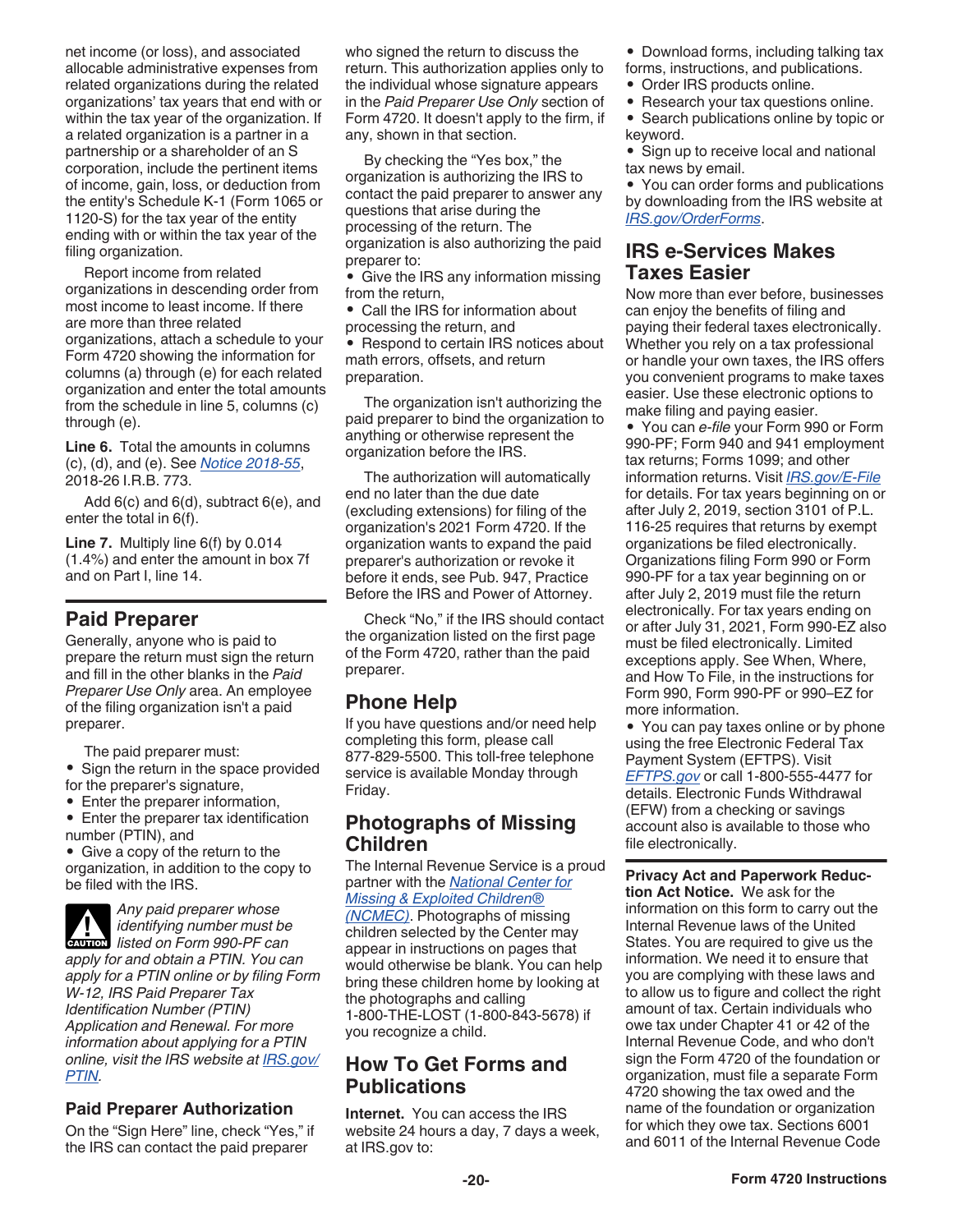require you to provide the requested information if the tax applies to you. Section 6109 requires you to provide your identifying number. Routine uses of this information include disclosing it to the Department of Justice for civil and criminal litigation and to other federal agencies, as provided by law. We may disclose the information to cities, states, the District of Columbia, and U.S. Commonwealths and possessions to administer their laws. We may also disclose this information to other countries under a tax treaty, to federal and state agencies to enforce federal nontax criminal laws, or to federal law

enforcement and intelligence agencies to combat terrorism. If you don't file this information, you may be subject to interest, penalties, and/or criminal prosecution.

You aren't required to provide the information requested on a form that is subject to the Paperwork Reduction Act unless the form displays a valid OMB control number. Books or records relating to a form or its instructions must be retained as long as their contents may become material in the administration of any Internal Revenue law. Generally, tax returns and return

information are confidential, as required by section 6103. However, certain returns and return information of tax exempt organizations and trusts are subject to public disclosure and inspection, as provided by section 6104.

The time needed to complete and file this form will vary depending on individual circumstances. The estimated burden for tax exempt organizations filing this form is approved under OMB control number 1545-0047 and is included in the estimates shown in the instructions for their information return.